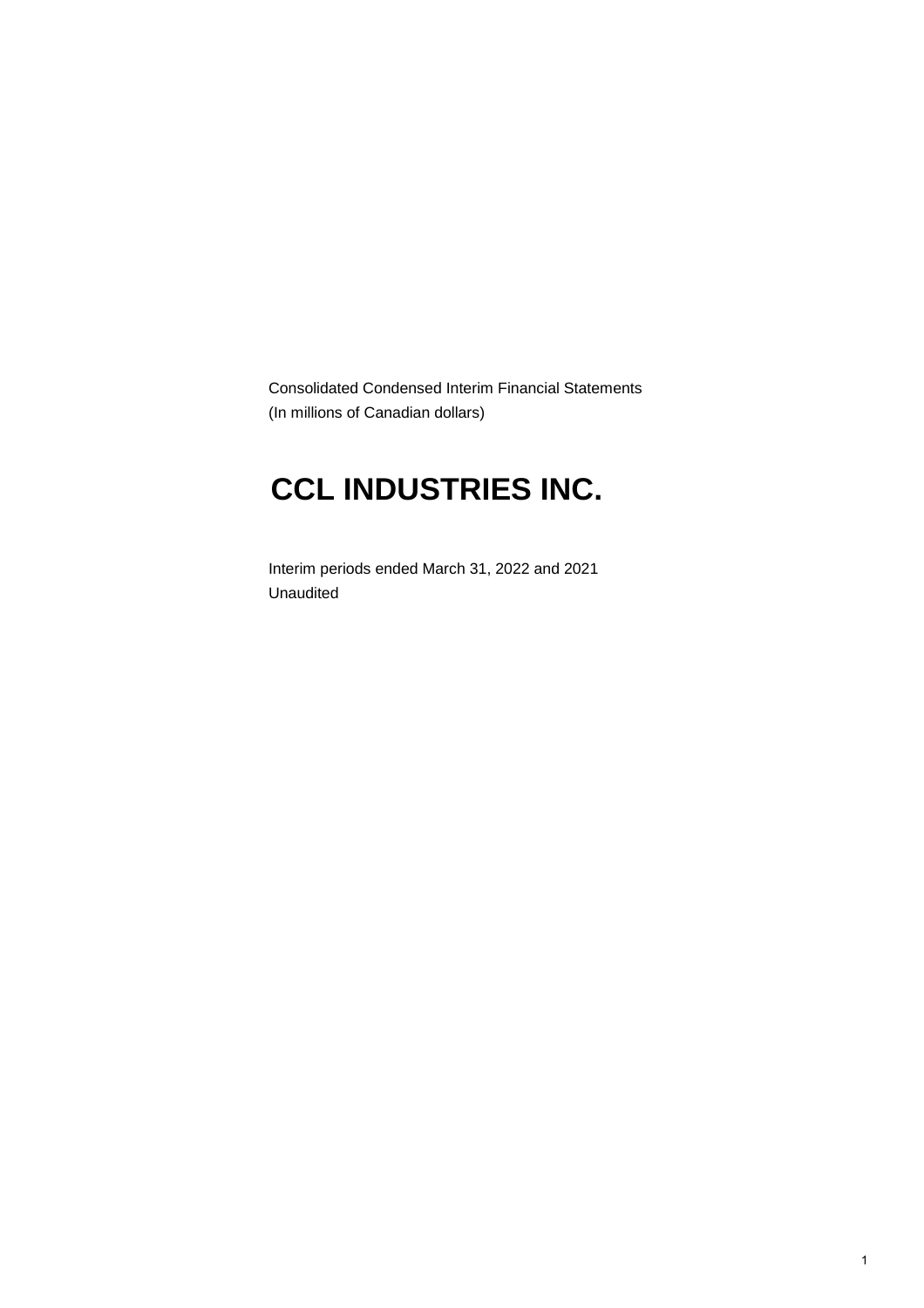### **Consolidated condensed interim statements of financial position Unaudited**

*In millions of Canadian dollars*

|                                                          | As at March 31     | As at December 31 |
|----------------------------------------------------------|--------------------|-------------------|
|                                                          | 2022               | 2021              |
| <b>Assets</b>                                            |                    |                   |
| <b>Current assets</b>                                    |                    |                   |
| Cash and cash equivalents                                | \$<br>616.9 \$     | 602.1             |
| Trade and other receivables                              | 1,131.2            | 1,083.8           |
| Inventories                                              | 734.5              | 677.3             |
| Prepaid expenses                                         | 42.4               | 46.5              |
| Income taxes recoverable                                 | 18.8               | 37.9              |
| Derivative instruments                                   | 0.2                |                   |
| <b>Total current assets</b>                              | 2,544.0            | 2,447.6           |
| <b>Non-current assets</b>                                |                    |                   |
| Property, plant and equipment                            | 1,941.1            | 1,910.3           |
| Right-of-use assets                                      | 152.8              | 145.5             |
| Goodwill                                                 | 2,014.0            | 1,975.1           |
| Intangible assets                                        | 971.6              | 991.1             |
| Deferred tax assets                                      | 49.7               | 47.7              |
| Equity-accounted investments                             | 65.7               | 68.4              |
| Other assets                                             | 25.0               | 25.8              |
| Derivative instruments                                   | 16.5               | 16.3              |
| <b>Total non-current assets</b>                          | 5,236.4            | 5,180.2           |
| <b>Total assets</b>                                      | \$<br>7,780.4 \$   | 7,627.8           |
|                                                          |                    |                   |
| <b>Liabilities</b>                                       |                    |                   |
| <b>Current liabilities</b>                               |                    |                   |
| Trade and other payables                                 | \$<br>$1,290.4$ \$ | 1,321.5           |
| Current portion of long-term debt (note 8)               | 15.7               | 15.3              |
| Lease liabilities                                        | 33.2               | 32.7              |
| Income taxes payable                                     | 53.2               | 48.5              |
| <b>Total current liabilities</b>                         | 1,392.5            | 1,418.0           |
| <b>Non-current liabilities</b>                           |                    |                   |
| Long-term debt (note 8)                                  | 1,914.4            | 1,691.4           |
| Lease liabilities                                        | 116.6              | 111.9             |
| Deferred tax liabilities                                 | 295.1              | 286.6             |
| Employee benefits                                        | 271.5              | 315.5             |
| Provisions and other long-term liabilities               | 14.1               | 15.2              |
| Derivative instruments                                   | 22.8               | 42.2              |
| <b>Total non-current liabilities</b>                     | 2,634.5            | 2,462.8           |
| <b>Total liabilities</b>                                 | 4,027.0            | 3,880.8           |
| <b>Equity</b>                                            |                    |                   |
| Share capital                                            | 466.2              | 462.1             |
| Contributed surplus                                      | 107.3              | 103.6             |
| Retained earnings                                        | 3,463.0            | 3,422.7           |
| Accumulated other comprehensive loss (note 5)            | (283.1)            | (241.4)           |
| Total equity attributable to shareholders of the Company | 3,753.4            | 3,747.0           |
| Acquisitions (note 3)                                    |                    |                   |
| Subsequent events (note 10)                              |                    |                   |
| <b>Total liabilities and equity</b>                      | \$<br>7,780.4 \$   | 7,627.8           |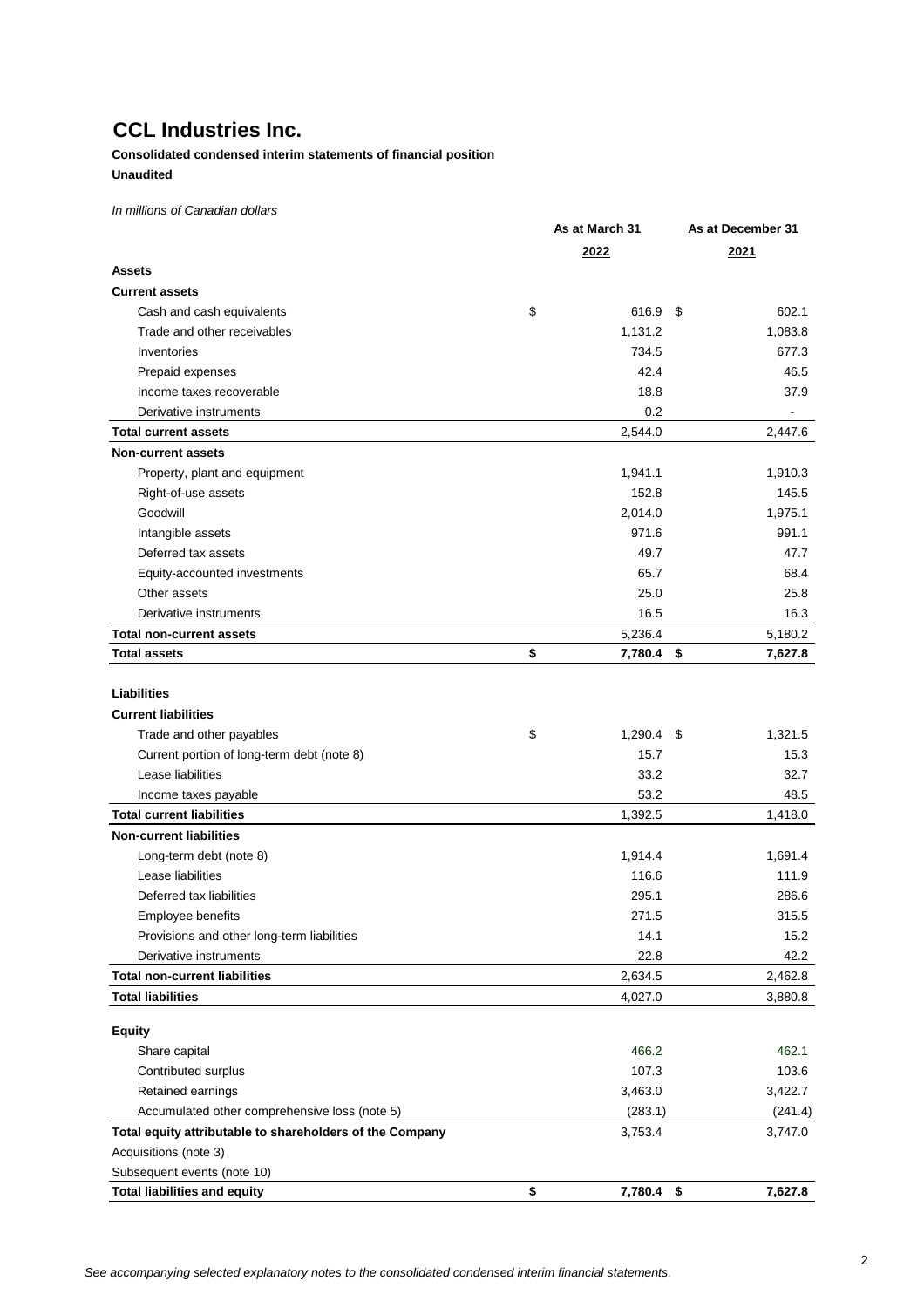**Consolidated condensed interim income statements Unaudited**

*In millions of Canadian dollars, except per share information*

|                                              | <b>Three Months Ended March 31</b> |         |  |  |  |  |  |  |
|----------------------------------------------|------------------------------------|---------|--|--|--|--|--|--|
|                                              | 2022                               | 2021    |  |  |  |  |  |  |
| <b>Sales</b>                                 | \$<br>1,521.7<br>- \$              | 1,349.5 |  |  |  |  |  |  |
| Cost of sales                                | 1,108.8                            | 962.4   |  |  |  |  |  |  |
| Gross profit                                 | 412.9                              | 387.1   |  |  |  |  |  |  |
| Selling, general and administrative expenses | 201.9                              | 179.9   |  |  |  |  |  |  |
| Restructuring and other items (note 6)       | 1.8                                |         |  |  |  |  |  |  |
| Earnings in equity-accounted investments     | (3.2)                              | (1.9)   |  |  |  |  |  |  |
|                                              | 212.4                              | 209.1   |  |  |  |  |  |  |
| Finance cost                                 | 14.1                               | 14.0    |  |  |  |  |  |  |
| Finance income                               | (0.7)                              | (0.7)   |  |  |  |  |  |  |
| Interest on lease liabilities                | 1.3                                | 1.4     |  |  |  |  |  |  |
| Net finance cost                             | 14.7                               | 14.7    |  |  |  |  |  |  |
| Earnings before income tax                   | 197.7                              | 194.4   |  |  |  |  |  |  |
| Income tax expense                           | 47.5                               | 46.6    |  |  |  |  |  |  |
| Net earnings for the period                  | \$<br>150.2<br>\$                  | 147.8   |  |  |  |  |  |  |
| Basic earnings per Class B share             | \$<br>0.84<br>\$                   | 0.82    |  |  |  |  |  |  |
| Diluted earnings per Class B share           | \$<br>0.83<br>\$                   | 0.81    |  |  |  |  |  |  |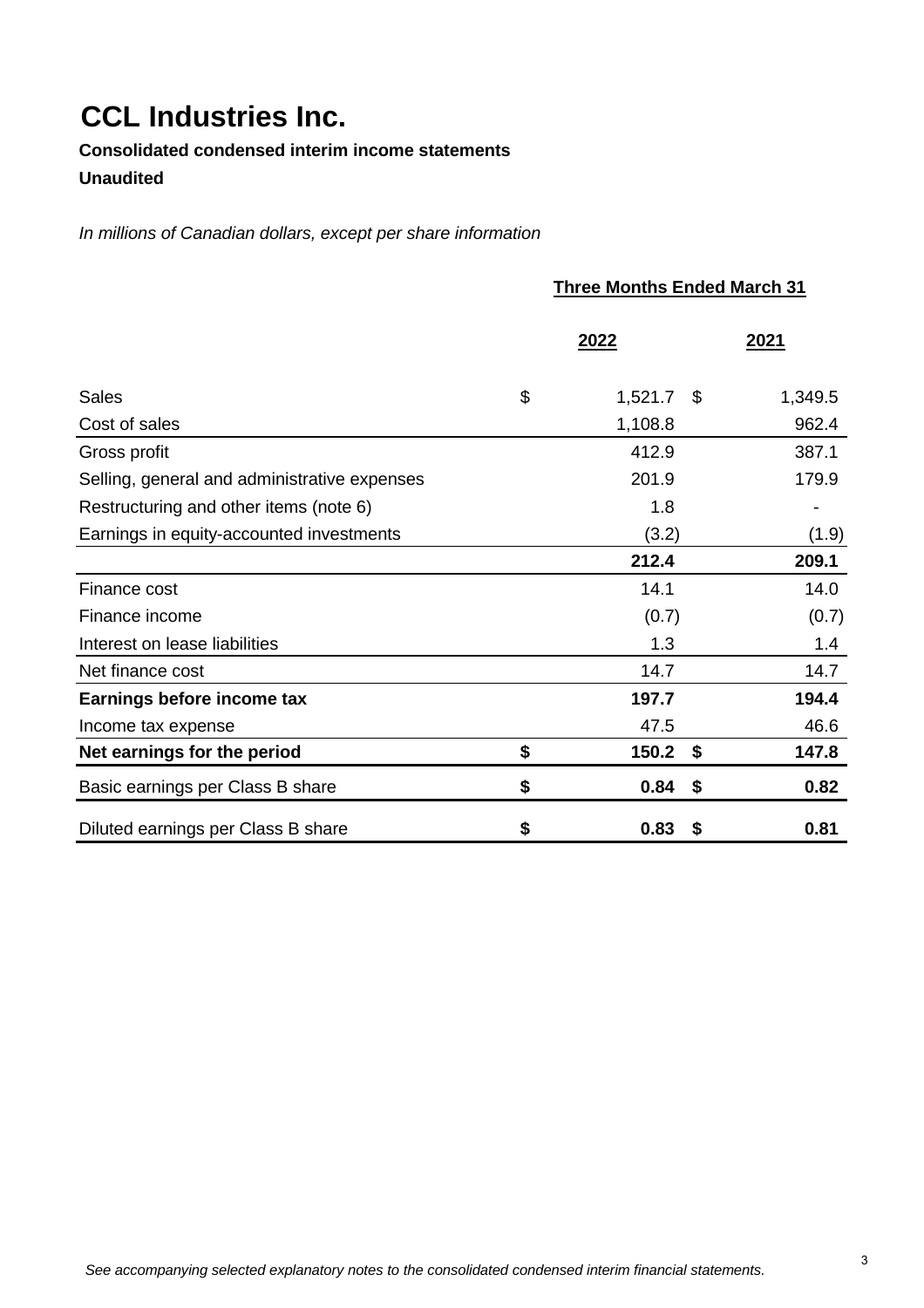## **Consolidated condensed interim statements of comprehensive income**

**Unaudited**

*In millions of Canadian dollars*

|                                                                                                                                                                                                   | <b>Three Months Ended</b><br>March 31 |             |
|---------------------------------------------------------------------------------------------------------------------------------------------------------------------------------------------------|---------------------------------------|-------------|
|                                                                                                                                                                                                   | 2022                                  | <u>2021</u> |
| <b>Net earnings</b>                                                                                                                                                                               | \$<br>$150.2$ \$                      | 147.8       |
| Other comprehensive income (loss), net of tax:                                                                                                                                                    |                                       |             |
| Items that may subsequently be reclassified to income:                                                                                                                                            |                                       |             |
| Foreign currency translation adjustment for foreign operations, net<br>of tax recovery of \$4.5 for the three-month period ended March<br>31, 2022 (2021 – tax recovery of $$3.5$ )               | (72.9)                                | (134.0)     |
| Net gains on hedges of net investment in foreign operations, net<br>of tax expense of \$4.7 for the three-month period ended March<br>31, 2022 (2021 – tax expense of \$5.3)                      | 31.0                                  | 35.7        |
| Effective portion of changes in fair value of cash flow hedges, net<br>of tax expense of \$0.2 for the three-month period ended March<br>31, 2022 (2021 – tax expense of $$0.2$ )                 | 0.5                                   | 0.4         |
| Net change in fair value of cash flow hedges transferred to the<br>income statement, net of tax expense of \$0.1 for the three-month<br>period ended March 31, 2022 (2021 - tax expense of \$0.1) | (0.3)                                 | (0.3)       |
| Actuarial gains on defined benefit post-employment plans, net of tax<br>expense of \$10.0 for the three-month period ended March 31, 2022<br>$(2021 - \text{tax expense of $10.9})$               | 28.3                                  | 40.5        |
| Other comprehensive losses, net of tax                                                                                                                                                            | \$<br>$(13.4)$ \$                     | (57.7)      |
| <b>Total comprehensive income</b>                                                                                                                                                                 | \$<br>136.8                           | \$<br>90.1  |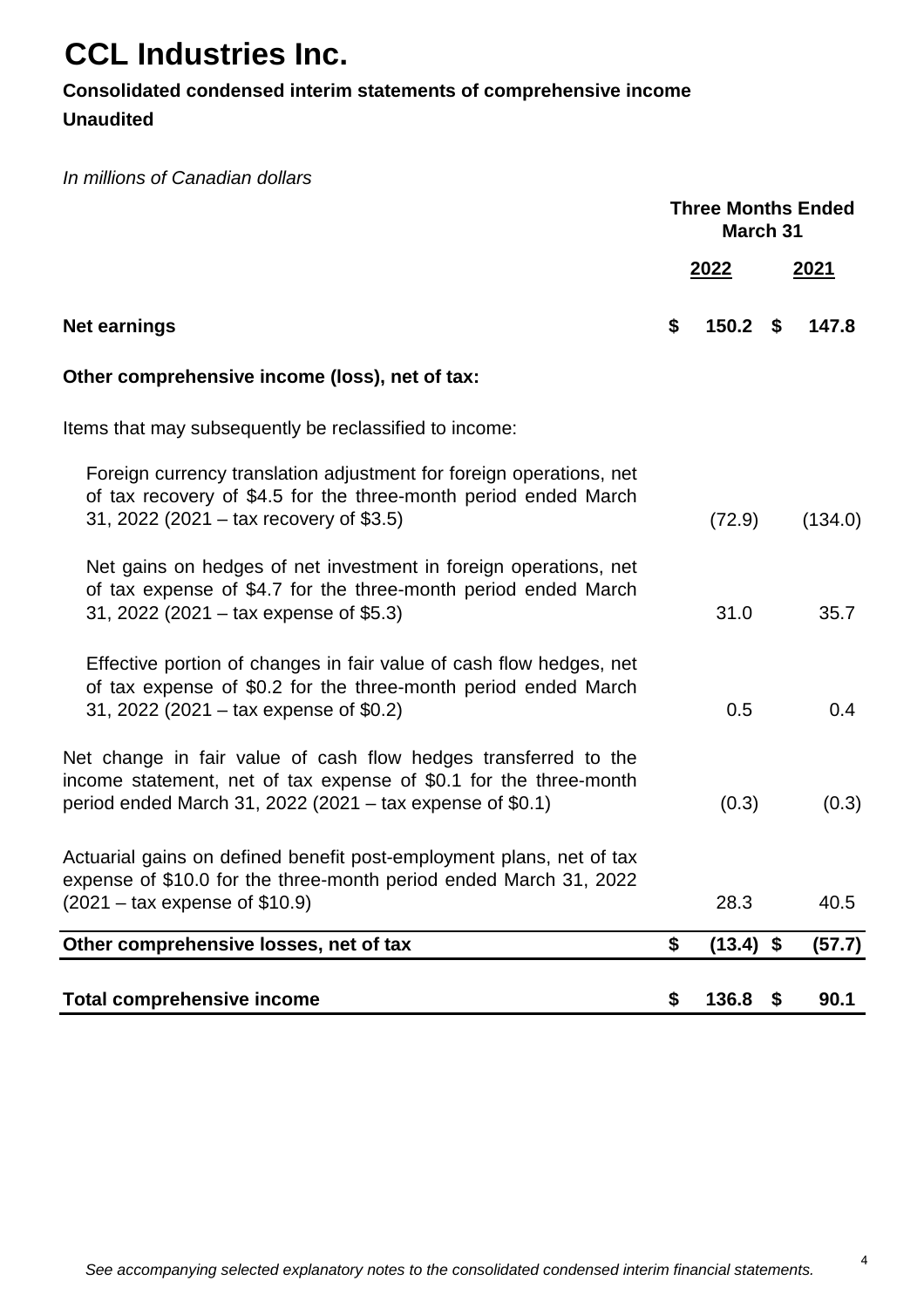## **Consolidated condensed interim statements of changes in equity Unaudited**

## *In millions of Canadian dollars*

|                                                | Class A<br>shares        | Class B<br>shares | Total share | capital                  | Contributed<br>surplus |    | Retained<br>earnings | Accumulated other<br>comprehensive<br>loss |   | Total equity |
|------------------------------------------------|--------------------------|-------------------|-------------|--------------------------|------------------------|----|----------------------|--------------------------------------------|---|--------------|
| Balances, January 1, 2021                      | \$<br>4.5                | 392.3<br>\$       | \$          | 396.8                    | \$<br>90.1             | S  | 2,937.5              | $(142.2)$ \$<br>\$                         |   | 3,282.2      |
| Net earnings                                   | ۰                        | -                 |             | ٠                        | ٠                      |    | 147.8                | ٠                                          |   | 147.8        |
| Dividends declared                             |                          |                   |             |                          |                        |    |                      |                                            |   |              |
| Class A                                        | ٠                        | ۰                 |             | ٠                        | ٠                      |    | (2.5)                |                                            |   | (2.5)        |
| Class B                                        | ۰                        | ۰                 |             | ٠                        | ٠                      |    | (35.2)               |                                            |   | (35.2)       |
| Defined benefit plan actuarial gain net of tax |                          | ٠                 |             | ٠                        | ٠                      |    | 40.5                 |                                            |   | 40.5         |
| Stock-based compensation plan                  | ۰                        | 3.0               |             | 3.0                      | 3.1                    |    |                      |                                            |   | 6.1          |
| Stock options expense                          | $\overline{\phantom{a}}$ | ٠                 |             | $\overline{\phantom{a}}$ | 0.7                    |    |                      |                                            |   | 0.7          |
| Stock options exercised                        | $\overline{\phantom{a}}$ | 15.7              |             | 15.7                     | (2.9)                  |    |                      |                                            |   | 12.8         |
| Income tax effect related to stock options     | ۰                        | ٠                 |             | ٠                        | 0.1                    |    | ۰.                   |                                            |   | 0.1          |
| Other comprehensive loss                       |                          | ۰                 |             |                          | ۰                      |    |                      | (98.2)                                     |   | (98.2)       |
| Balances, March 31, 2021                       | \$<br>4.5                | \$<br>411.0       | - \$        | 415.5 \$                 | 91.1                   | \$ | $3,088.1$ \$         | (240.4)                                    | S | 3,354.3      |

|                                                 | Class A<br>shares |      | Class B<br>shares        |     | Total share<br>capital   |    | Contributed<br>surplus |   | Retained<br>earnings | Accumulated other<br>comprehensive<br>loss | Total equity  |
|-------------------------------------------------|-------------------|------|--------------------------|-----|--------------------------|----|------------------------|---|----------------------|--------------------------------------------|---------------|
| Balances, January 1, 2022                       | \$<br>4.5         | - \$ | 457.6                    | \$  | 462.1                    | -S | 103.6                  | S | 3,422.7              | -S<br>$(241.4)$ \$                         | 3,747.0       |
| Net earnings                                    |                   |      |                          |     |                          |    |                        |   | 150.2                |                                            | 150.2         |
| Dividends declared                              |                   |      |                          |     |                          |    |                        |   |                      |                                            |               |
| Class A                                         |                   |      | $\overline{\phantom{a}}$ |     | $\overline{\phantom{a}}$ |    | ٠                      |   | (2.8)                |                                            | (2.8)         |
| Class B                                         |                   |      | ٠                        |     | $\blacksquare$           |    | ٠                      |   | (40.1)               | ٠                                          | (40.1)        |
| Defined benefit plan actuarial gain, net of tax | ٠                 |      | ٠                        |     | $\overline{\phantom{a}}$ |    | ٠                      |   | 28.3                 |                                            | 28.3          |
| Stock-based compensation plan                   | ۰                 |      | 5.2                      |     | 5.2                      |    | 4.0                    |   | ۰                    | ۰                                          | 9.2           |
| Stock options expense                           | ۰                 |      | ٠                        |     | $\overline{\phantom{a}}$ |    | 0.2                    |   | ۰                    |                                            | 0.2           |
| Stock options exercised                         | ۰                 |      | 3.6                      |     | 3.6                      |    | (0.7)                  |   | ۰                    |                                            | 2.9           |
| Income tax effect related to stock options      | ٠                 |      | ٠                        |     | $\overline{\phantom{a}}$ |    | 0.2                    |   |                      | ۰                                          | 0.2           |
| Repurchase of shares (note 9)                   | ۰                 |      | (4.7)                    |     | (4.7)                    |    | ۰                      |   | (95.3)               |                                            | (100.0)       |
| Other comprehensive loss                        | ۰                 |      |                          |     | $\overline{\phantom{a}}$ |    |                        |   | ۰                    | (41.7)                                     | (41.7)        |
| Balances, March 31, 2022                        | \$<br>4.5         | \$   | 461.7                    | -\$ | 466.2                    | S  | 107.3                  | S | $3,463.0$ \$         | (283.1)                                    | \$<br>3,753.4 |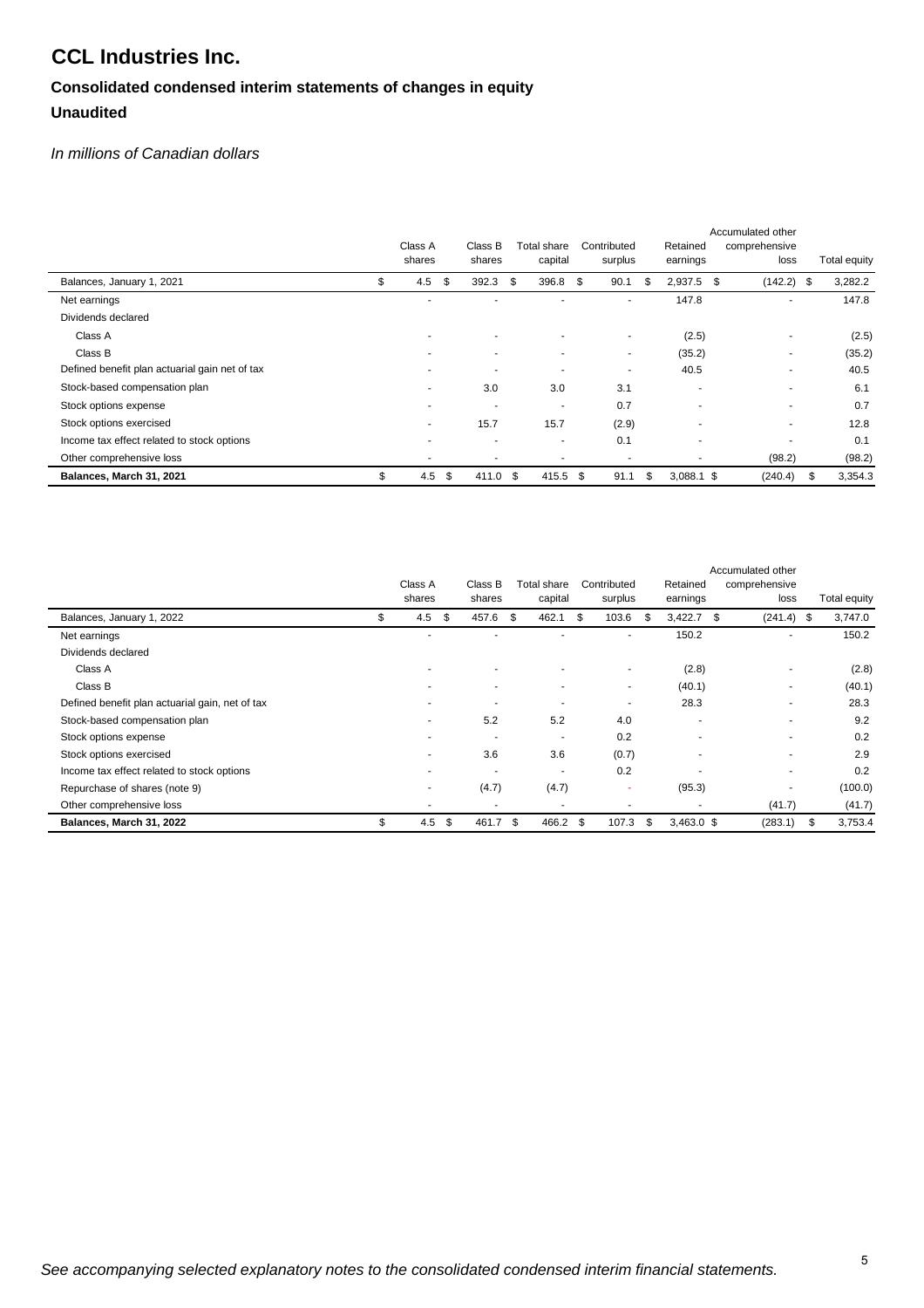## **Consolidated condensed interim statements of cash flows**

**Unaudited**

*In millions of Canadian dollars*

|                                                       | <b>Three Months Ended</b><br>March 31 |             |
|-------------------------------------------------------|---------------------------------------|-------------|
|                                                       | 2022                                  | 2021        |
| Cash provided by (used for)                           |                                       |             |
| <b>Operating activities</b>                           |                                       |             |
| Net earnings                                          | \$<br>150.2                           | \$<br>147.8 |
| Adjustments for:                                      |                                       |             |
| Property, plant and equipment depreciation            | 64.3                                  | 62.2        |
| Right-of-use assets depreciation                      | 9.9                                   | 9.9         |
| Intangibles amortization                              | 16.3                                  | 14.6        |
| Earnings in equity-accounted investments,             |                                       |             |
| net of dividends received                             | (3.2)                                 | (1.9)       |
| Net finance costs                                     | 14.7                                  | 14.7        |
| Current income tax expense                            | 51.0                                  | 52.5        |
| Deferred income tax recovery                          | (3.5)                                 | (5.9)       |
| Equity-settled share-based payment transactions       | 9.6                                   | 6.9         |
| Gain on sale of property, plant and equipment         | (0.5)                                 | (1.7)       |
|                                                       | 308.8                                 | 299.1       |
| Change in inventories                                 | (50.2)                                | (17.3)      |
| Change in trade and other receivables                 | (32.7)                                | (52.5)      |
| Change in prepaid expenses                            | 4.1                                   | (2.0)       |
| Change in trade and other payables                    | (58.1)                                | (36.2)      |
| Change in income taxes receivable and payable         | 3.0                                   | (1.7)       |
| Change in employee benefits                           | (5.7)                                 | (13.6)      |
| Change in other assets and liabilities                | (5.3)                                 | 1.5         |
|                                                       | 163.9                                 | 177.3       |
| Net interest paid                                     | (2.3)                                 | (2.1)       |
| Income taxes paid                                     | (27.3)                                | (34.8)      |
| Cash provided by operating activities                 | 134.3                                 | 140.4       |
| <b>Financing activities</b>                           |                                       |             |
| Proceeds on issuance of long-term debt                | 234.1                                 | 1.4         |
| Repayment of long-term debt                           | (4.3)                                 | (74.1)      |
| Repayment of lease liabilities                        | (9.7)                                 | (9.0)       |
| Proceeds from issuance of shares                      | 2.9                                   | 12.8        |
| Repurchase of shares (note 9)                         | (100.0)                               |             |
| Dividends paid                                        | (42.9)                                | (37.7)      |
| Cash provided by (used for) financing activities      | 80.1                                  | (106.6)     |
| <b>Investing activities</b>                           |                                       |             |
| Additions to property, plant and equipment            | (96.9)                                | (57.2)      |
| Proceeds on disposal of property, plant and equipment | 0.7                                   | 4.4         |
| Business acquisitions (note 3)                        | (94.3)                                |             |
| Cash used for investing activities                    | (190.5)                               | (52.8)      |
| Net increase (decrease) in cash and cash equivalents  | 23.9                                  | (19.0)      |
| Cash and cash equivalents at beginning of period      | 602.1                                 | 703.7       |
| Translation adjustments on cash and cash equivalents  | (9.1)                                 | (22.0)      |
| Cash and cash equivalents at end of period            | \$<br>616.9                           | \$<br>662.7 |

*See accompanying selected explanatory notes to the consolidated condensed interim financial statements.*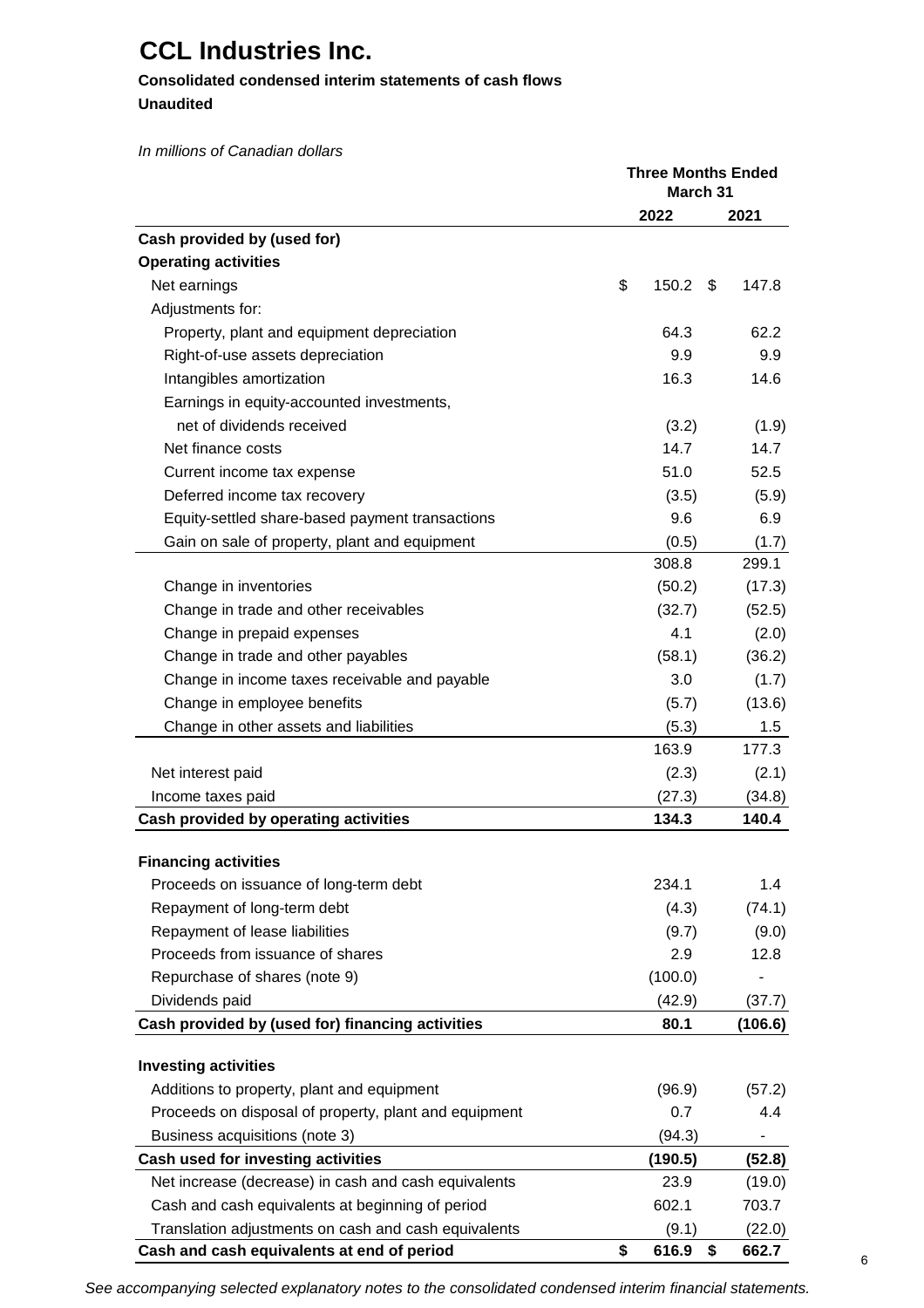### **Notes to consolidated condensed interim financial statements Unaudited**

*In millions of Canadian dollars, unless otherwise noted*

### **1. Reporting entity**

CCL Industries Inc. (the "Company") is a public company, listed on the Toronto Stock Exchange, and is incorporated and domiciled in Canada. These consolidated condensed interim financial statements of the Company as at and for the interim periods ended March 31, 2022 and 2021, comprise the results of the Company, its subsidiaries and its interests in joint ventures and associates. The Company has manufacturing facilities around the world and is primarily involved in the manufacture of labels, consumer printable media products, technology-driven label solutions, polymer banknote substrates and specialty films.

### **2. Basis of preparation and presentation**

### **(a) Statement of compliance**

These consolidated condensed interim financial statements have been prepared in accordance with IAS 34, Interim Financial Reporting.

These consolidated condensed interim financial statements should be read in conjunction with the Company's 2021 annual consolidated financial statements.

The accounting policies and methods of computation followed in the preparation of these consolidated condensed interim financial statements are consistent with those used in the preparation of the most recent annual report unless otherwise noted.

These consolidated condensed interim financial statements were authorized for issue by the Board of Directors on May 11, 2022.

### **(b) Basis of measurement**

These consolidated condensed interim financial statements have been prepared on the historical cost basis except for the following items in the consolidated condensed interim statement of financial position:

- **•** derivative financial instruments are measured at fair value
- **•** financial instruments at fair value through profit or loss are measured at fair value
- **•** assets related to the defined benefit plans are measured at fair value and liabilities related to the defined benefit plans are calculated by qualified actuaries using the projected unit credit method.

### **(c) Presentation currency**

These consolidated condensed interim financial statements are presented in Canadian dollars, which is the Company's presentation currency. All financial information, except per share information, is presented in millions of Canadian dollars, unless otherwise noted.

### **3. Acquisitions**

### **(a)** Acquisitions in 2022

In January 2022, the company acquired privately owned McGavigan Holdings Ltd. ("McGavigan"), headquarted in Glasgow, Scotland and with significant manufacturing operations in China, for \$103.6 million net of cash acquired and debt assumed. McGavigan is a leading supplier of "in mould" decorated components for automotive interiors and will form an integral part of CCL Design.

The following table summarizes the allocation of the consideration to the fair value of the assets acquired and liabilities assumed for the McGavigan acquisition:

| Cash consideration, net of cash acquired | \$<br>94.3  |
|------------------------------------------|-------------|
| Assumed debt                             | 9.3         |
|                                          | \$<br>103.6 |
| Trade and other receivables              | \$<br>14.6  |
| Inventories                              | 7.0         |
| Property, plant and equipment            | 24.4        |
| Right-of-use assets                      | 9.0         |
| Goodwill                                 | 51.4        |
| Intangible assets                        | 17.5        |
| Deferred tax assets                      | 3.7         |
| Trade and other payables                 | (11.4)      |
| Income taxes payable                     | (0.3)       |
| Lease liabilities                        | (7.4)       |
| Deferred tax liabilities                 | (4.9)       |
| Net assets acquired                      | \$<br>103.6 |

As a result of the inherent complexity associated with the valuation of net assets acquired, the determination of the fair value of assets and liabilities acquired for McGavigan is based upon preliminary estimates and assumptions. The Company will continue to review information prior to finalizing the fair value of the assets acquired and liabilities assumed. The actual fair value of the assets acquired and liabilities assumed may differ from the amounts noted above.

Goodwill is comprised of the excess fair value of the consideration paid over the fair value of the net assets acquired. Factors that make up the amount of goodwill recognized include expected synergies and employee knowledge of operations. The total amount of goodwill and intangible assets for McGavigan is \$68.9 million, which is not deductible for tax purposes.

The following table summarizes the combined sales and net earnings that the newly acquired McGavigan has contributed to the Company for the current reporting period.

|              |   | Three Months Ended |
|--------------|---|--------------------|
|              |   | March 31           |
| Sales        | S | 12.1               |
| Net earnings | S | 0.1                |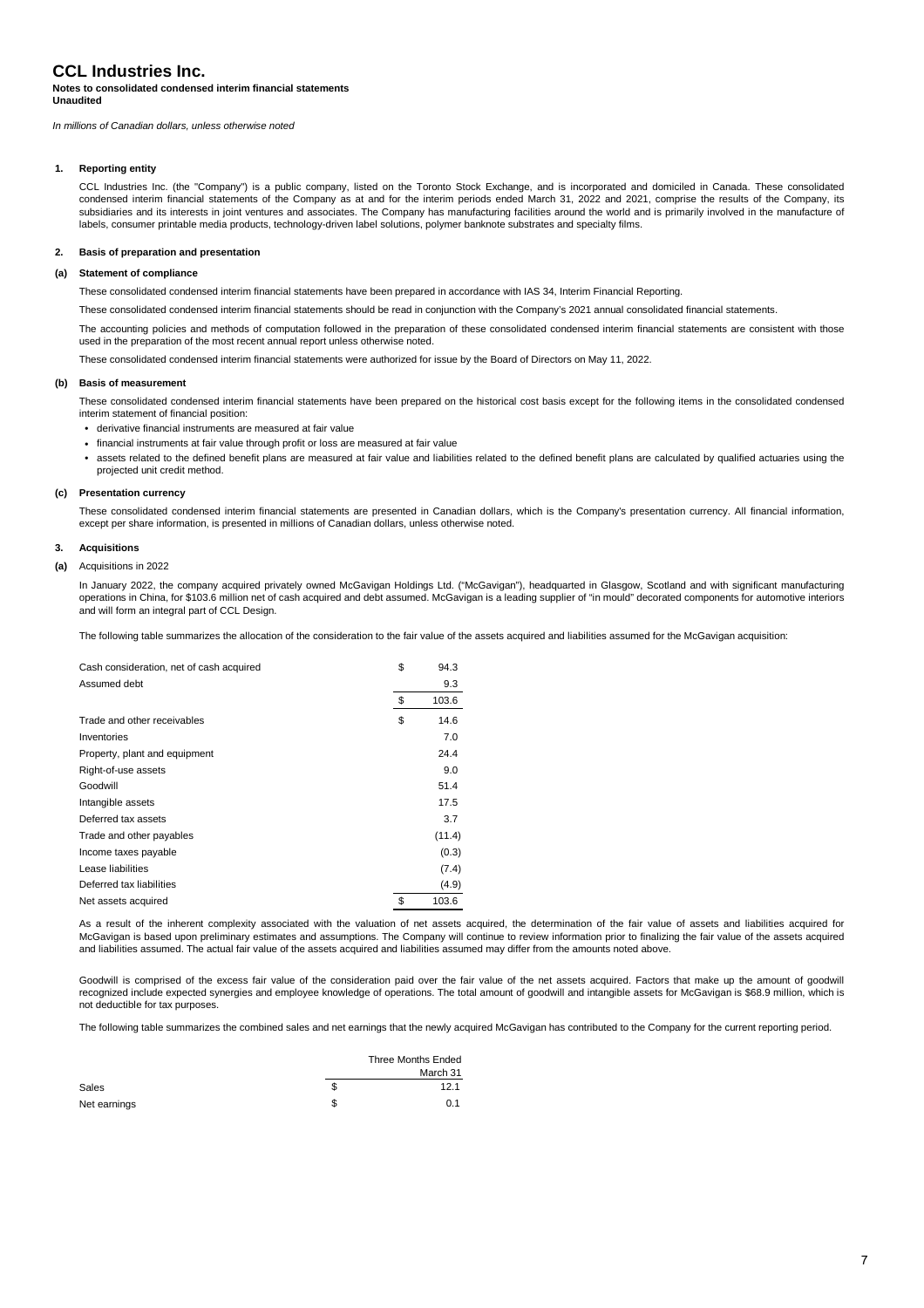### **Notes to consolidated condensed interim financial statements (continued) Unaudited**

*In millions of Canadian dollars, unless otherwise noted*

### **3. Acquisitions (continued)**

### **(b)** Pro Forma Information

The pro forma consolidated financial information below has been prepared following the accounting policies of the Company as if the acquisitions took place January 1, 2022.

The pro forma consolidated financial information has been presented for illustrative purposes only and is not necessarily indicative of results of operations and financial position that would have been achieved had the pro forma events taken place on the dates indicated, or the future consolidated results of operations or financial position of the consolidated company. Future results may vary significantly from the pro forma results presented.

The historical consolidated financial information has been adjusted in preparing the pro forma consolidated financial information to give effect to events that are: (i) directly attributable to the acquisitions; (ii) factually supportable; and (iii) with respect to sales and net earnings, expected to have a continuing impact on the results of CCL Industries Inc. As such, the impact from acquisition-related expenses is not included in the accompanying pro forma consolidated financial information. The pro forma consolidated financial information does not reflect any cost savings (or associated costs to achieve such savings) from operating efficiencies, synergies or other restructuring that could result from the acquisitions.

The following table summarizes the sales and net earnings of the Company combined with McGavigan as though the acquisition took place on January 1, 2022:

|              |   | Three Months Ended |
|--------------|---|--------------------|
|              |   | March 31           |
| Sales        | S | 1.522.5            |
| Net earnings | S | 150.3              |

### **(c)** Acquisitions in 2021

In April 2021, the Company acquired the assets of Europack Packaging and Fluid Management GmbH ("Europack") for approximately \$0.9 million. Europack was added to the CCL Segment.

In May 2021, the Company acquired privately held Lux Global Label Asia Pte. Ltd. ("LUX"), based in Singapore for approximately \$9.4 million, net of cash. LUX produces decorative labels for global consumer product customers in the ASEAN region. LUX now trades as "CCL Label Singapore."

In July 2021, the Company acquired privately owned Plum Paper LLC ("Plum"), based in California, U.S. for approximately \$26.3 million, net of cash acquired. Plum is a leading supplier of personalized planners and is part of Avery's growing direct-to-consumer business.

In July 2021, the Company acquired the Uniter Group of companies ("Uniter"), based in A Coruña, Spain, with operations in Europe, Asia and North Africa for approximately \$50.4 million, including debt assumed and net of cash acquired. Uniter's five factories are part of the Checkpoint Apparel Labeling Solutions business.

In December 2021, the Company acquired Desarrollo e Investigación S.A. de C.V. and Fuzetouch PTE LTD (Singapore) (collectively "D&F") headquartered in San Luis Potosi, Mexico, for approximately \$51.3 million net of cash acquired. D&F is a leading supplier of graphic interface control panels and assemblies and now trades as "CCL Design".

In December 2021, the Company acquired Forever Blue Investimentos e Participacoes S. A. (d.b.a. "Tecnoblu"), headquartered in Blumenau, Brazil for \$17.7 million net of cash and debt. Tecnoblu is now a part of the Checkpoint Apparel Labeling Solutions business.

In December 2021, the Company acquired the pharmaceutical leaflet printing operations from the Laramara Foundation ("Laramara") in São Paulo, Brazil for \$0.8 million. These assets were added to the CCL Segment.

In December 2021, the Company acquired Lodging Access Systems, LLC, ("LAS"), based in Florida, U.S. for \$26.4 million, net of cash acquired. LAS is a leading supplier of digitally printed and encoded RFID key cards, wrist bands and key fobs for access controls. LAS further expands Avery's direct-to-consumer business.

In December 2021, the Company acquired International Master Products Corporation ("IMP"), based in Michigan, U.S., for \$70.8 million net of cash acquired. IMP is a leading provider of labels and tags for the U.S. horticulture industry through digitally enabled design software, expanding Avery's direct-to-consumer business.

The following table summarizes the allocation of the consideration to the fair value of the assets acquired and liabilities assumed for the Europack, LUX, Plum, Uniter, D&F, Tecnoblu, Laramara, LAS and IMP acquisitions:

| Cash consideration, net of cash acquired   | \$<br>243.8 |
|--------------------------------------------|-------------|
| Assumed debt                               | 10.2        |
|                                            | \$<br>254.0 |
| Trade and other receivables                | \$<br>31.5  |
| Inventories                                | 17.9        |
| Prepaid expenses                           | 2.2         |
| Property, plant and equipment              | 32.4        |
| Right-of-use assets                        | 4.6         |
| Goodwill                                   | 128.8       |
| Intangible assets                          | 67.0        |
| Deferred tax assets                        | 0.5         |
| Trade and other payables                   | (16.0)      |
| Income taxes payable                       | (4.3)       |
| Lease liabilities                          | (4.5)       |
| Deferred tax liabilities                   | (5.1)       |
| Provisions and other long-term liabilities | (1.0)       |
| Net assets acquired                        | \$<br>254.0 |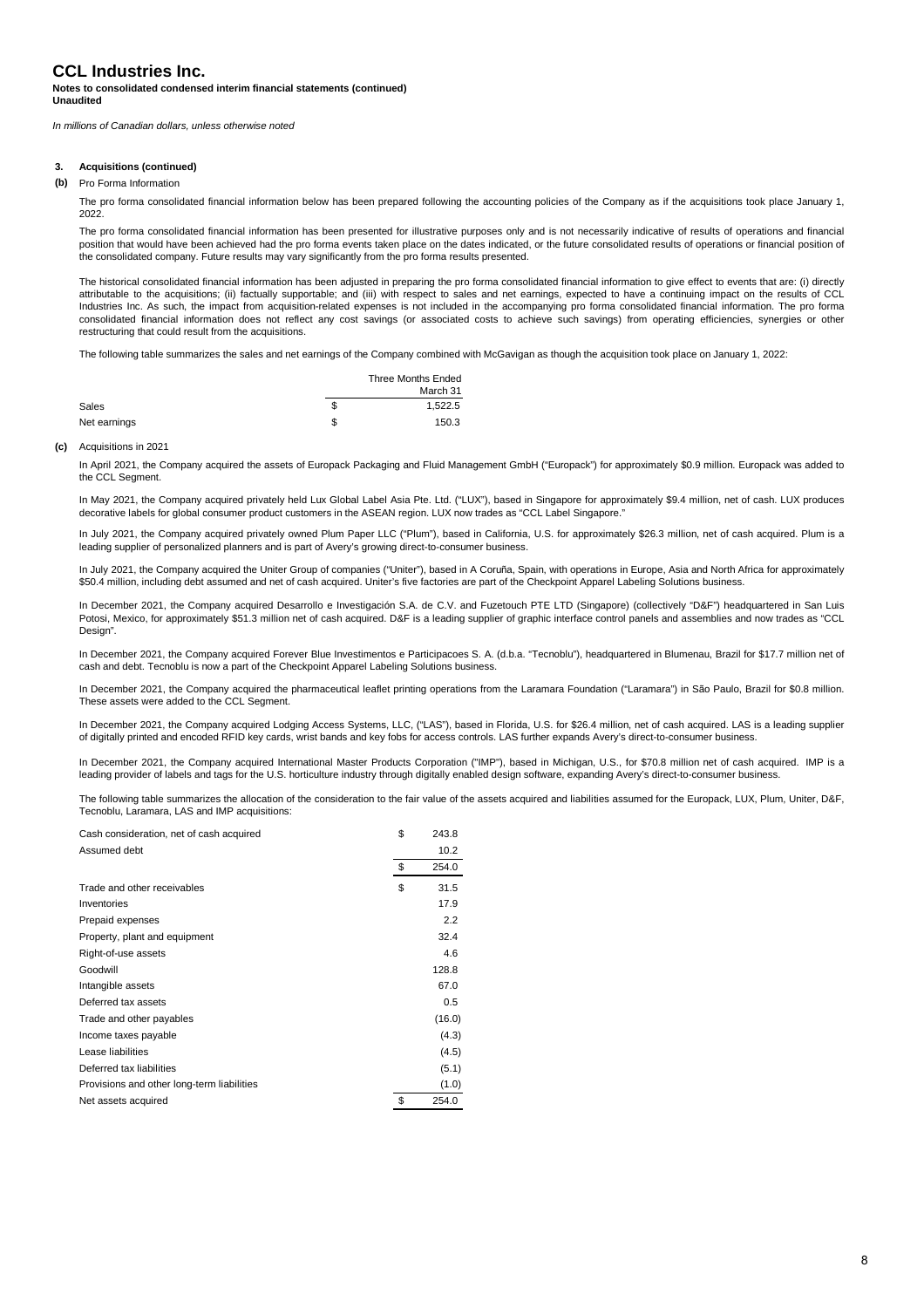### **Notes to consolidated condensed interim financial statements (continued) Unaudited**

*In millions of Canadian dollars, unless otherwise noted*

### **3. Acquisitions (continued)**

### **(c)** Acquisitions in 2021 (continued)

Goodwill is comprised of the excess fair value of the consideration paid over the fair value of the net assets acquired. Factors that make up the amount of goodwill recognized include expected synergies and employee knowledge of operations. The total amount of goodwill and intangible assets for Europack, LUX, Plum, Uniter, D&F, Tecnoblu, Laramara, LAS and IMP is \$195.8 million, \$148.1 million of which is deductible for tax purposes.

### **4. Segment reporting and disaggregation of revenue**

The Company has four reportable segments, as described below, which are the Company's main business units. The business units offer different products and services, and are managed separately as they require different technology and marketing strategies. For each of the business units, the Company's CEO, the chief operating decision maker, reviews internal management reports regularly.

The Company's reportable segments:

- **•** CCL is a converter of pressure sensitive and specialty extruded film materials for a wide range of decorative, instructional, functional and security applications for government institutions and large global customers in the consumer packaging, healthcare & chemicals, consumer electronic device and automotive markets. Extruded & laminated plastic tubes, aluminum aerosols & specialty bottles, folded instructional leaflets, precision decorated & die cut components, electronic displays, polymer banknote substrate and other complementary products and services are sold in parallel to specific end-use markets.
- **•** Avery is a supplier of labels, specialty converted media and software solutions to enable short-run digital printing in businesses and homes alongside complementary office products sold through distributors and mass market retailers. The products are split into three primary lines: (1) Printable Media, including address labels, shipping labels, marketing and product identification labels, business cards, and name badges supported by customized software solutions; (2) Organizational Products Group, including binders, sheet protectors, indexes & dividers and writing instruments; (3) Direct-to-Consumer digitally imaged media including labels, business cards, name badges, event badges, wristbands and family-oriented identification labels supported by unique web-enabled e-commerce URLs.
- **•** Checkpoint is a manufacturer of technology-driven loss-prevention, inventory-management and labeling solutions, including radio frequency and radio frequency identification ("RFID") solutions, to the retail and apparel industry. The Segment has three primary product lines: Merchandise Availability Solutions ("MAS"), Apparel Labeling Solutions ("ALS") and "Meto". The MAS line focuses on electronic-article-surveillance ("EAS") systems; hardware, software, labels and tags for loss prevention and inventory control systems including RFID solutions. ALS products are apparel labels and tags, some of which are RFID capable. Meto supplies hand-held pricing tools and labels and promotional in-store displays.
- **•** Innovia supplies specialty, high-performance, multi-layer, surface engineered BOPP films from facilities in Australia, Belgium, Mexico, Poland and the United Kingdom to customers in the pressure sensitive label materials, flexible packaging and consumer packaged goods industries worldwide. Additionally a small percentage of the total volume is sold internally to CCL Secure while two smaller non-BOPP facilities, in Germany and U.S., produce almost their entire output for CCL Label.

|                                          |                     |              |                          |                          | Three Months Ended March 31 |                               |       |                          |    |                             |  |                |
|------------------------------------------|---------------------|--------------|--------------------------|--------------------------|-----------------------------|-------------------------------|-------|--------------------------|----|-----------------------------|--|----------------|
|                                          |                     |              |                          |                          |                             |                               | Sales |                          |    | Operating income            |  |                |
|                                          |                     |              |                          |                          |                             | 2022                          |       | 2021                     |    | 2022                        |  | 2021           |
| CCL                                      |                     |              |                          |                          | \$                          | 942.0                         | \$    | 876.7 \$                 |    | $152.8$ \$                  |  | 157.2          |
| Avery                                    |                     |              |                          |                          |                             | 180.3                         |       | 140.4                    |    | 33.9                        |  | 21.0           |
| Checkpoint                               |                     |              |                          |                          |                             | 203.0                         |       | 168.7                    |    | 26.6                        |  | 25.4           |
| Innovia                                  |                     |              |                          |                          |                             | 196.4                         |       | 163.7                    |    | 15.3                        |  | 19.5           |
| Total operations                         |                     |              |                          |                          | \$                          | $1,521.7$ \$                  |       | 1,349.5                  | \$ | 228.6 \$                    |  | 223.1          |
| Corporate expense                        |                     |              |                          |                          |                             |                               |       |                          |    | (17.6)                      |  | (15.9)         |
| Restructuring and other items            |                     |              |                          |                          |                             |                               |       |                          |    | (1.8)                       |  |                |
| Earnings in equity-accounted investments |                     |              |                          |                          |                             |                               |       |                          |    | 3.2                         |  | 1.9            |
| Finance cost                             |                     |              |                          |                          |                             |                               |       |                          |    | (14.1)                      |  | (14.0)         |
| Finance income                           |                     |              |                          |                          |                             |                               |       |                          |    | 0.7                         |  | 0.7            |
| Interest on lease liabilities            |                     |              |                          |                          |                             |                               |       |                          |    | (1.3)                       |  | (1.4)          |
| Income tax expense                       |                     |              |                          |                          |                             |                               |       |                          |    | (47.5)                      |  | (46.6)         |
| Net earnings                             |                     |              |                          |                          |                             |                               |       |                          | \$ | 150.2 \$                    |  | 147.8          |
|                                          | <b>Total Assets</b> |              | <b>Total Liabilities</b> |                          |                             | Depreciation and Amortization |       |                          |    | <b>Capital Expenditures</b> |  |                |
|                                          | March 31            | December 31  | March 31                 | December 31              |                             | Three Months Ended March 31   |       |                          |    | Three Months Ended March 31 |  |                |
|                                          | 2022                | 2021         | 2022                     | 2021                     |                             | 2022                          |       | 2021                     |    | 2022                        |  | 2021           |
| CCL                                      | \$<br>4,070.4 \$    | $3,919.6$ \$ | 1,069.2                  | \$<br>1,088.9 \$         |                             | 59.4 \$                       |       | 58.1 \$                  |    | 69.6 \$                     |  | 43.5           |
| Avery                                    | 834.8               | 827.1        | 270.7                    | 266.7                    |                             | 8.2                           |       | 6.6                      |    | 3.7                         |  | 1.6            |
| Checkpoint                               | 1,085.4             | 1,101.8      | 498.7                    | 538.4                    |                             | 10.4                          |       | 9.4                      |    | 8.0                         |  | 5.1            |
| Innovia                                  | 1,156.5             | 1,167.0      | 312.6                    | 300.7                    |                             | 12.1                          |       | 12.2                     |    | 15.6                        |  | 7.0            |
| Equity-accounted investments             | 65.7                | 68.4         |                          | $\overline{\phantom{a}}$ |                             | $\overline{\phantom{a}}$      |       | $\overline{\phantom{a}}$ |    |                             |  | $\blacksquare$ |

The quarterly financial results above are affected by the seasonality of the business Segments. The first and second quarters of a year are traditionally higher sales periods for the CCL and Innovia Segments as a result of the greater number of work days than the third and fourth quarters plus the seasonality of certain end markets. For Avery, the third quarter has historically been its strongest, as it benefits from the increased demand related to back-to-school activities in North America. For the Checkpoint Segment, in its recurring revenue streams, the second half of the calendar year is healthier as the business substantially follows the retail cycle of its customers, which traditionally experiences more consumer activity from September through the end of the year and prepares for the same in its supply chain from mid-year on. As a result of the impact of COVID-19 on the economy and the Company's businesses, historical seasonality trends could be adversely affected or temporarily improved.

Corporate 567.6 543.9 1,875.8 1,686.1 0.4 0.4 - - Total \$ 7,780.4 \$ 7,627.8 \$ 4,027.0 \$ 3,880.8 \$ 90.5 \$ 86.7 \$ 96.9 \$ 57.2

All revenues are from products and services transferred at a point in time, except \$17.4 million (March 31, 2021 - \$18.5 million), which are for installation and maintenance service arrangements within the Checkpoint Segment.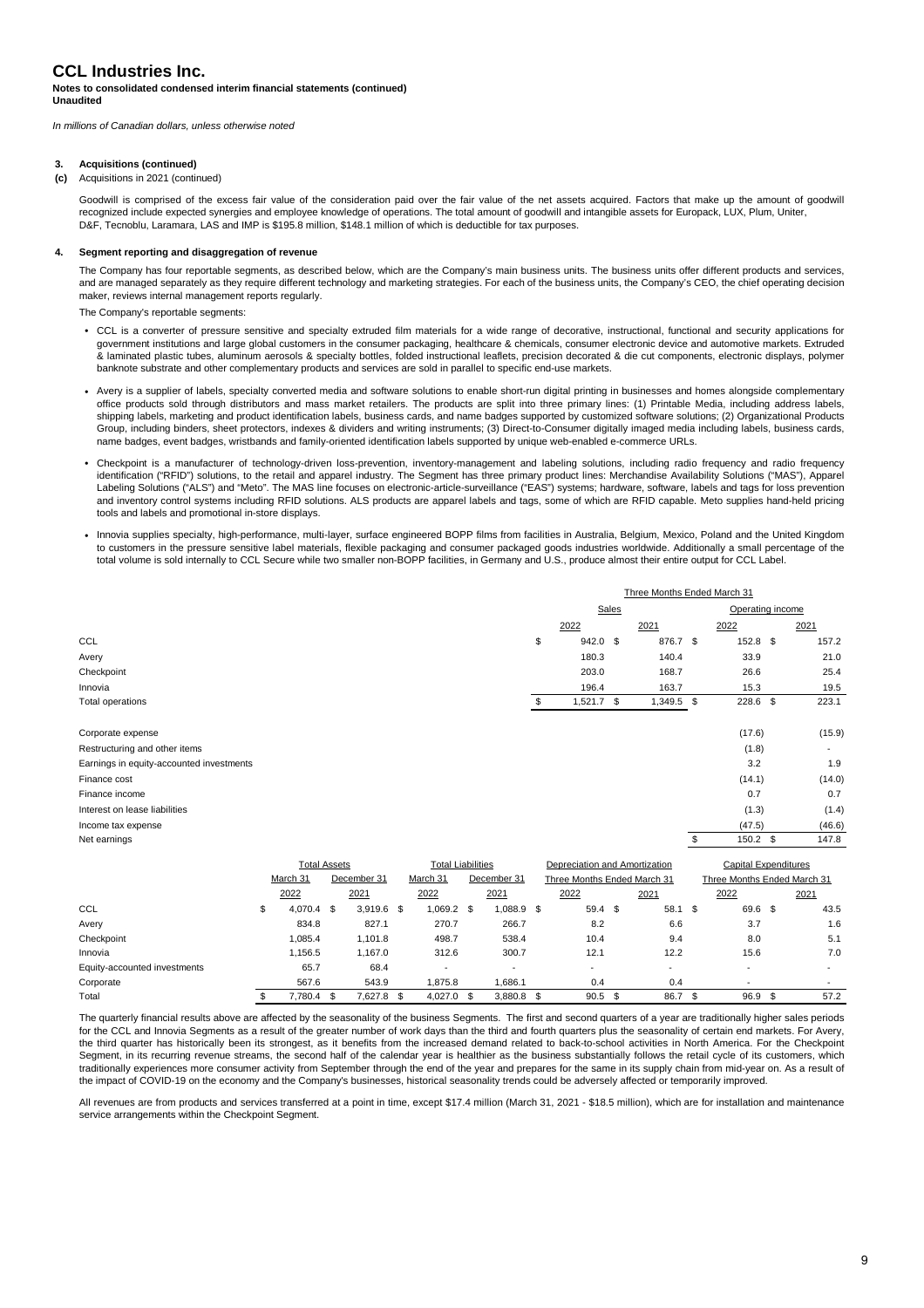**Notes to consolidated condensed interim financial statements (continued) Unaudited**

*In millions of Canadian dollars, unless otherwise noted*

### **5. Accumulated other comprehensive loss**

|    |                                                                                                              |   | March 31                       | December 31 |
|----|--------------------------------------------------------------------------------------------------------------|---|--------------------------------|-------------|
|    |                                                                                                              |   | 2022                           | 2021        |
|    | Unrealized foreign currency translation losses, net of tax expense of \$2.0 (2021 - tax expense of \$1.8)    | Φ | $(283.4)$ \$                   | (241.5)     |
|    | Gains on derivatives designated as cash flow hedges, net of tax expense of \$0.1 (2021 - tax expense of nil) |   | 0.3                            | 0.1         |
|    |                                                                                                              |   | $(283.1)$ \$                   | (241.4)     |
| 6. | Restructuring and other items                                                                                |   |                                |             |
|    |                                                                                                              |   | Three Months Ended<br>March 31 |             |
|    |                                                                                                              |   | 2022                           | 2021        |
|    | Restructuring costs                                                                                          |   | 1.2                            |             |

Acquisition costs and the contract of the contract of the contract of the contract of the contract of the contract of the contract of the contract of the contract of the contract of the contract of the contract of the cont Total restructuring and other items **by a contract of the set of the set of the set of the set of the set of the set of the set of the set of the set of the set of the set of the set of the set of the set of the set of the** 

For the three months ended March 31, 2022, the Company recorded \$1.8 million (\$1.5 million, net of tax) for restructuring and other items principally related to severance costs associated with the CCL Segment and other acquisition transaction costs.

### **7. Financial instruments**

### **(a) Fair value hierarchy**

The table below summarizes level of hierarchy for financial assets and liabilities. It does not include fair value information for financial assets and financial liabilities not measured at fair value if the carrying value is a reasonable approximation of fair value.

The different levels have been defined as follows:

- Level 1: quoted prices (unadjusted) in active markets for identical assets or liabilities;
- Level 2: inputs other than quoted prices included within Level 1 that are observable for the asset or liability, either directly (i.e., as prices) or indirectly (i.e., derived from prices); and
- Level 3: inputs for the asset or liability that are not based on observable market data (unobservable inputs).

| March 31, 2022                   | Level 1                 |     | Level 2        |   | Level 3                  |    | Total     |
|----------------------------------|-------------------------|-----|----------------|---|--------------------------|----|-----------|
| Other assets                     | $21.0$ \$               |     | ۰              |   | $\overline{\phantom{a}}$ | S  | 21.0      |
| Derivative financial assets      |                         |     | 16.7           |   | $\overline{\phantom{a}}$ |    | 16.7      |
| Long-term debt                   |                         |     | (1,874.0)      |   | ۰                        |    | (1,874.0) |
| Derivative financial liabilities |                         |     | (22.8)         |   | $\overline{\phantom{a}}$ |    | (22.8)    |
|                                  | 21.0                    | \$  | $(1,880.1)$ \$ |   |                          |    | (1,859.1) |
| December 31, 2021                |                         |     |                |   |                          |    |           |
| Other assets                     | \$<br>19.7 <sup>°</sup> |     | ٠              | S | ٠                        | \$ | 19.7      |
| Derivative financial assets      |                         |     | 16.3           |   | ٠                        |    | 16.3      |
| Long-term debt                   |                         |     | (1,795.4)      |   | ۰                        |    | (1,795.4) |
| Derivative financial liabilities |                         |     | (42.2)         |   | $\overline{\phantom{a}}$ |    | (42.2)    |
|                                  | 19.7                    | \$. | $(1,821.3)$ \$ |   | ۰                        |    | (1,801.6) |

The methods and assumptions used to measure the fair value are as follows:

The fair value of derivative financial instruments generally reflects the estimated amounts that the Company would receive to sell favourable contracts, or pay to transfer unfavourable contracts, at the reporting date. The Company uses discounted cash flow analysis and market data such as interest rates, credit spreads and foreign exchange spot rates to estimate the fair value of forward agreements and interest-rate derivatives.

The fair value of long-term debt is estimated using public quotations, when available, or discounted cash flow analysis based on the current corresponding borrowing rate for similar types of borrowing arrangements.

### **(b) Fair values versus carrying amounts**

The carrying values of cash and cash equivalents, trade and other receivables, and trade and other payables approximate fair values due to the short-term maturities of these financial instruments.

The fair value of financial liabilities together with carrying amounts shown in the consolidated condensed interim statement of financial position, are as follows:

|  | March 31, 2022     |            |                    | December 31, 2021 |  |  |
|--|--------------------|------------|--------------------|-------------------|--|--|
|  | Carrying<br>Amount | Fair Value | Carrying<br>Amount | Fair Value        |  |  |
|  | .930.1             | .874.0     | ,706.7             | ,795.4            |  |  |

The interest rates used to discount estimated cash flows for the long-term debt are based on the government yield curve at the reporting date plus an adequate credit spread.

Fair value estimates are made at a specific point in time based on relevant market information and information about the financial instruments. The estimates are subjective in nature and involve uncertainties and matters of judgement.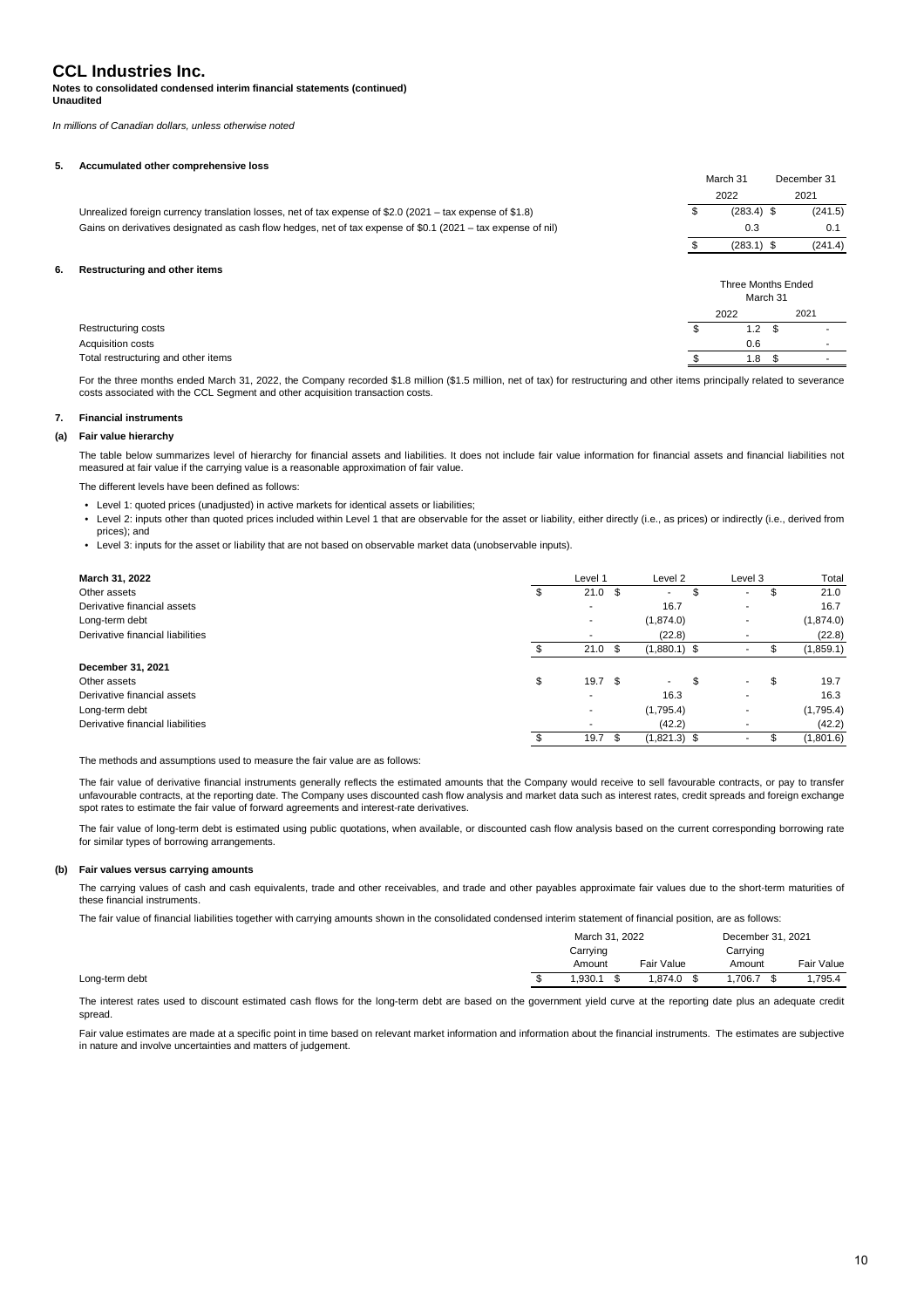### **Notes to consolidated condensed interim financial statements (continued) Unaudited**

*In millions of Canadian dollars, unless otherwise noted*

### **8. Long-term debt**

During the first quarter of 2022, drawdowns on company credit facilities totaling \$234.1 million were primarily used to fund business acquisitions and the Company's normal course issuer bid.

The Company's debt structure at March 31, 2022, was primarily comprised of the 144A 3.05% private notes due June 2030 in the principal amount of US\$600.0 million (\$742.8 million), 144A 3.25% private notes due October 2026 in the principal amount of US\$500.0 million (\$621.0 million), the \$300.0 million principal amount 3.864% Series 1 Notes due April 2028, and borrowings of \$242.3 million on the Company's syndicated revolving credit facility. Outstanding contingent letters of credit totaled \$3.4 million; accordingly, there was approximately US\$1.0 billion of unused availability on the revolving credit facility at March 31, 2022.

The Company's debt structure at December 31, 2021, was primarily comprised of the 144A 3.05% private notes due June 2030 in the principal amount of US\$600.0 million (\$750.5 million), 144A 3.25% private notes due October 2026 in the principal amount of US\$500.0 million (\$627.4 million), the \$300.0 million principal amount 3.864% Series 1 Notes due April 2028, and borrowings of \$9.5 million on the Company's syndicated revolving credit facility. Outstanding contingent letters of credit totaled \$3.5 million; accordingly, there was approximately US\$1.19 billion of unused availability on the revolving credit facility at December 31, 2021.

#### **9. Repurchase of shares**

In May 2021, the Company announced a share repurchase program under a normal course issuer bid to purchase up to 8.0 million Class B non-voting shares, approximately 4.8% of the of the outstanding Class B non-voting shares of the Company. During the first quarter of 2022, the Company spent \$100.0 million for the purchase of 1,733,419 Class B shares for cancellation. The excess of the purchase price over the paid-up capital was charged to retained earnings.

### **10. Subsequent event**

The Board of Directors has declared a dividend of \$0.24 per Class B non-voting share and \$0.2375 per Class A voting share, which will be payable to shareholders of record at the close of business on June 16, 2022, to be paid on June 30, 2022.

In April 2022, the Company acquired privately owned Adelbras Indústria e Comércio de Adesivos Ltda. and Amazon Tape Indústria e Comércio de Fitas Adesivas Ltda. (collectively "Adelbras"), headquartered in Vinhedo, Brazil, for \$155.4 million, net of cash and debt. Adelbras is a leading producer of adhesive tapes sold through retailers and distributors to consumers and small businesses with a smaller portion sold directly for industrial applications in the durable sector.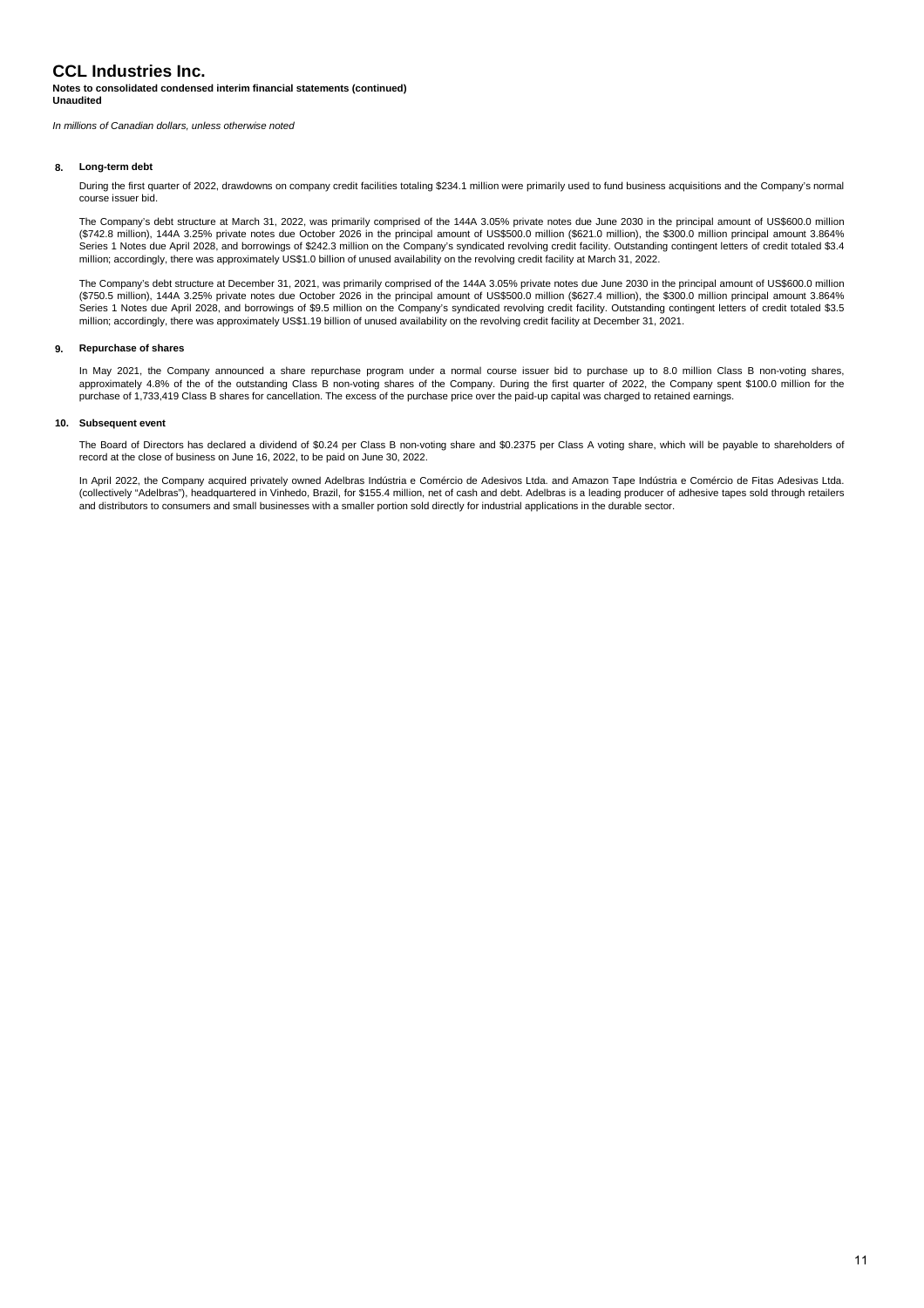## **MANAGEMENT'S DISCUSSION AND ANALYSIS First Quarters Ended March 31, 2022 and 2021**

This Management's Discussion and Analysis of the financial condition and results of operations ("MD&A") of CCL Industries Inc. (the "Company") relates to the first quarters ended March 31, 2022 and 2021. The information in this interim MD&A is current to May 11, 2022, and should be read in conjunction with the Company's May 11, 2022, unaudited first quarter consolidated condensed interim financial statements ("interim financial statements") released on May 11, 2022, and the 2021 Annual MD&A and consolidated financial statements ("annual financial statements"), which form part of CCL Industries Inc.'s 2021 Annual Report, dated February 24, 2022.

Additional information relating to the Company, including the Company's Annual Information Form, is available on SEDAR at www.sedar.com or on the Company's website www.cclind.com.

### **Basis of Presentation**

The interim and annual financial statements have been prepared in accordance with IAS 34, Interim Financial Reporting and International Financial Reporting Standards ("IFRS"), respectively, and unless otherwise noted, both the interim and annual financial statements and this interim MD&A are expressed in Canadian dollars as the presentation currency. The primary measurement currencies of the Company's operations are the Canadian dollar, U.S. dollar, euro, Argentine peso, Australian dollar, Bangladeshi taka, Brazilian real, Chilean peso, Chinese renminbi, Danish krone, Hong Kong dollar, Hungarian forint, Indian rupee, Israeli shekel, Japanese yen, Malaysian ringgit, Mexican peso, Moroccan dirham, New Zealand dollar, Philippine peso, Polish zloty, Russian ruble, Singaporean dollar, South African rand, South Korean won, Swiss franc, Thai baht, Turkish lira, U.K. pound sterling and Vietnamese dong. All per Class B nonvoting share ("Class B share") amounts in this document are expressed on an undiluted basis, unless otherwise indicated. The Company's Audit Committee and its Board of Directors have reviewed this interim MD&A to ensure consistency with the approved strategy and the financial results of the Company.

### **Cautionary Statement Regarding Forward-Looking Statements**

This MD&A contains forward-looking information and forward-looking statements, as defined under applicable securities laws, (hereinafter collectively referred to as "forward-looking statements") that involve a number of risks and uncertainties. Forward-looking statements include all statements that are predictive in nature or depend on future events or conditions. Forward-looking statements are typically identified by the words "believes," "expects," "anticipates," "estimates," "intends," "plans" or similar expressions. Statements regarding the operations, business, financial condition, priorities, ongoing objectives, strategies and outlook of the Company, other than statements of historical fact, are forwardlooking statements.

Specifically, this MD&A contains forward-looking statements regarding the anticipated sales, income and profitability of the Company's segments; the Company's capital spending levels and planned capital expenditures in 2022; the adequacy of the Company's financial liquidity including the availability of sufficient cash from operations and available credit capacity to fund the Company's future financial obligations for the next few years; the Company's effective tax rate; the Company's ongoing business strategy; the Company's planned restructuring expenditures; the Company's expectations regarding general business and economic conditions; the impact of the COVID-19 ("CV19") global pandemic and the war in Ukraine on the Company's overall operations, customers, strategy and financial results and on the respective Segments of the Company, including in respect of the second quarter of 2022 and beyond; and the ability of management to align cost structures with changing demand levels in order to improve profitability.

Forward-looking statements are not guarantees of future performance. They involve known and unknown risks and uncertainties relating to future events and conditions including, but not limited to, the continuing adverse impact of the CV19 pandemic and the war in Ukraine on the Company, its employees, customers, suppliers, the global economy and financial markets; the impact of competition; consumer confidence and spending preferences; general economic and geopolitical conditions; currency exchange rates; interest rates and credit availability; technological changes; changes in government regulations;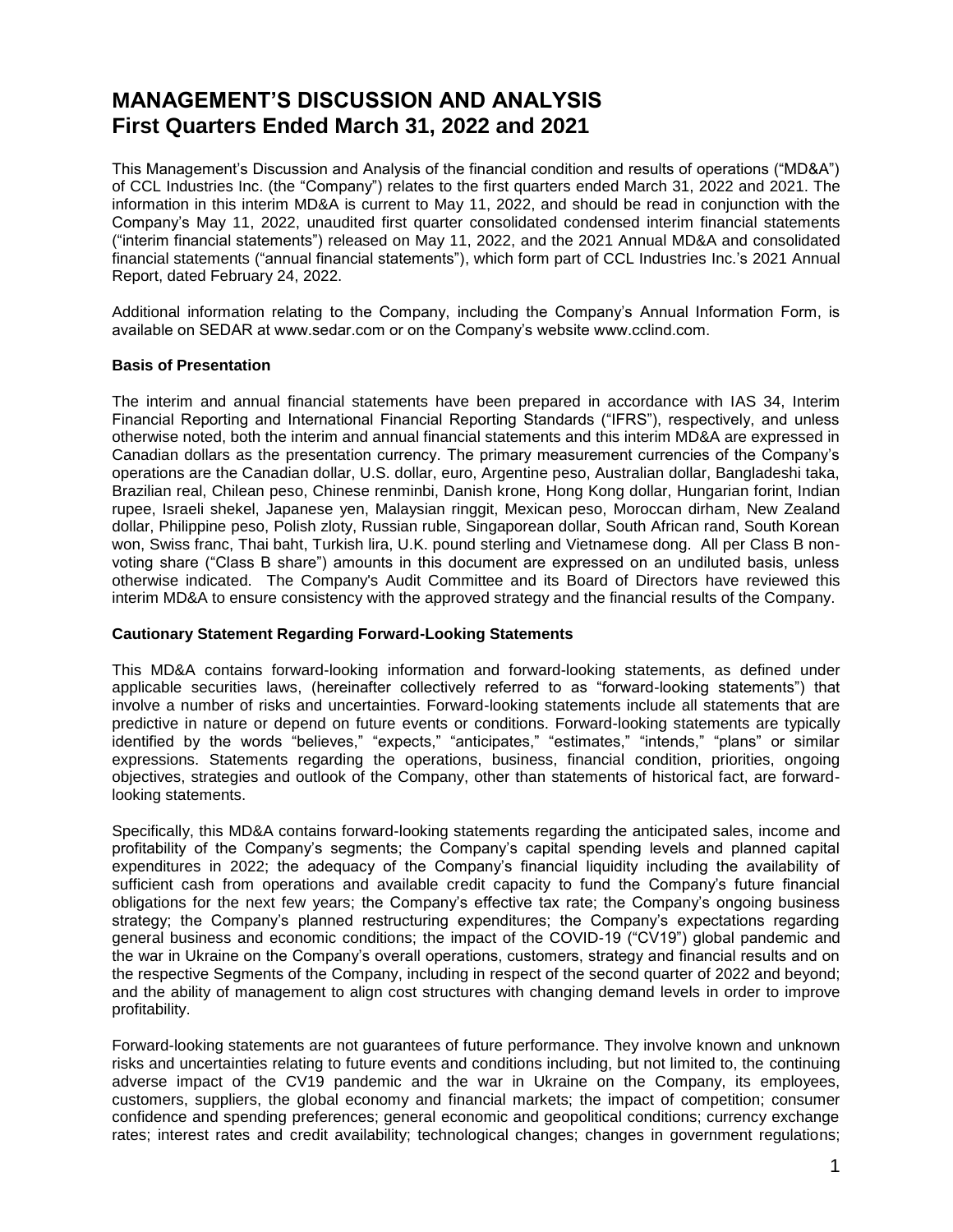risks associated with operating and product hazards; and the Company's ability to attract and retain qualified employees. Do not unduly rely on forward-looking statements as the Company's actual results could differ materially from those anticipated in these forward-looking statements. Forward-looking statements are also based on a number of assumptions, which may prove to be incorrect, including, but not limited to, assumptions about the following: consumer spending; customer demand for the Company's products; market growth in specific sectors and entering into new markets; the Company's ability to provide a wide range of products to multinational customers on a global basis; the benefits of the Company's focused strategies and operational approach; the achievement of the Company's plans for improved efficiency and lower costs, including stable aluminum and resin costs; the expectation that demand for the CCL and Checkpoint Segments is expected to be strong and supply chain challenges will ease as the year progresses subject to the impact of COVID restrictions in China being temporary; the expectation that the CCL and Checkpoint Segments will effectively raise sales prices to offset inflationary stresses; the Company's expectation that the Avery Segment's direct-to-consumer event and name badging operations will continue to experience a turnaround as CV19 restrictions abate; the Company's expectation that Avery's back-to-school will experience a more normalized business pattern; the Company's expectation that Avery's international orders will remain steady; and the Company's expectation that the Innovia Segment will effectively manage input cost volatility, enhance productivity, pass on further price adjustments to offset inflationary costs and that the new "Ecofloat" shrink film line will commence commercial operations by the end the 2022 second quarter and improve results for Innovia. Should one or more risks come to fruition or should any assumption prove incorrect, then actual results could vary materially from those expressed or implied in the forward-looking statements. Further details on key risks can be found throughout this report and particularly in Section 4: "Risks and Uncertainties" of the 2021 Annual MD&A.

Except as otherwise indicated, forward-looking statements do not take into account the effect that transactions or non-recurring or other special items announced or occurring after the statements are made may have on the Company's business. Such statements do not, unless otherwise specified by the Company, reflect the impact of dispositions, sales of assets, monetizations, mergers, acquisitions, other business combinations or transactions, asset write-downs or other charges announced or occurring after forward-looking statements are made. The financial impact of these transactions and non-recurring and other special items can be complex and depends on the facts particular to each of them and therefore cannot be described in a meaningful way in advance of knowing specific facts.

The forward-looking statements are provided as of the date of this MD&A and the Company does not assume any obligation to update or revise the forward-looking statements to reflect new events or circumstances, except as required by law.

## **1. Overview**

The first quarter of 2022 saw continued global supply chain challenges, including new Coronavirus-related lockdowns in China and the onset of the conflict between Russia and Ukraine, all driving further inflationary cost pressures magnified by energy related pressures in Europe. The Company increased prices and improved operational efficiencies where possible resulting in consolidated organic sales growth of 10.8% and a 5.1% increase in operating income (a non-IFRS financial measure; refer to definition in Section 14 of this MD&A) excluding the impact of foreign currency translation. Avery and Checkpoint posted strong first quarters with the former dramatically improving profitability as end demand returned to almost pre-pandemic levels. Excluding the impact of foreign currency translation, CCL profitability was almost flat compared to a 2021 quarter that included very strong results for CCL Secure. Innovia successfully passed on resin cost increases and implemented programs late in the quarter that is expected to recover energy and freight cost surges, especially in Europe, that decreased operating income in the 2022 first quarter. All-in, the Company posted solid first quarter basic and adjusted basic earnings (a non-IFRS financial measure; refer to definition in Section 14 of this MD&A) per class B share of \$0.84 and \$0.85,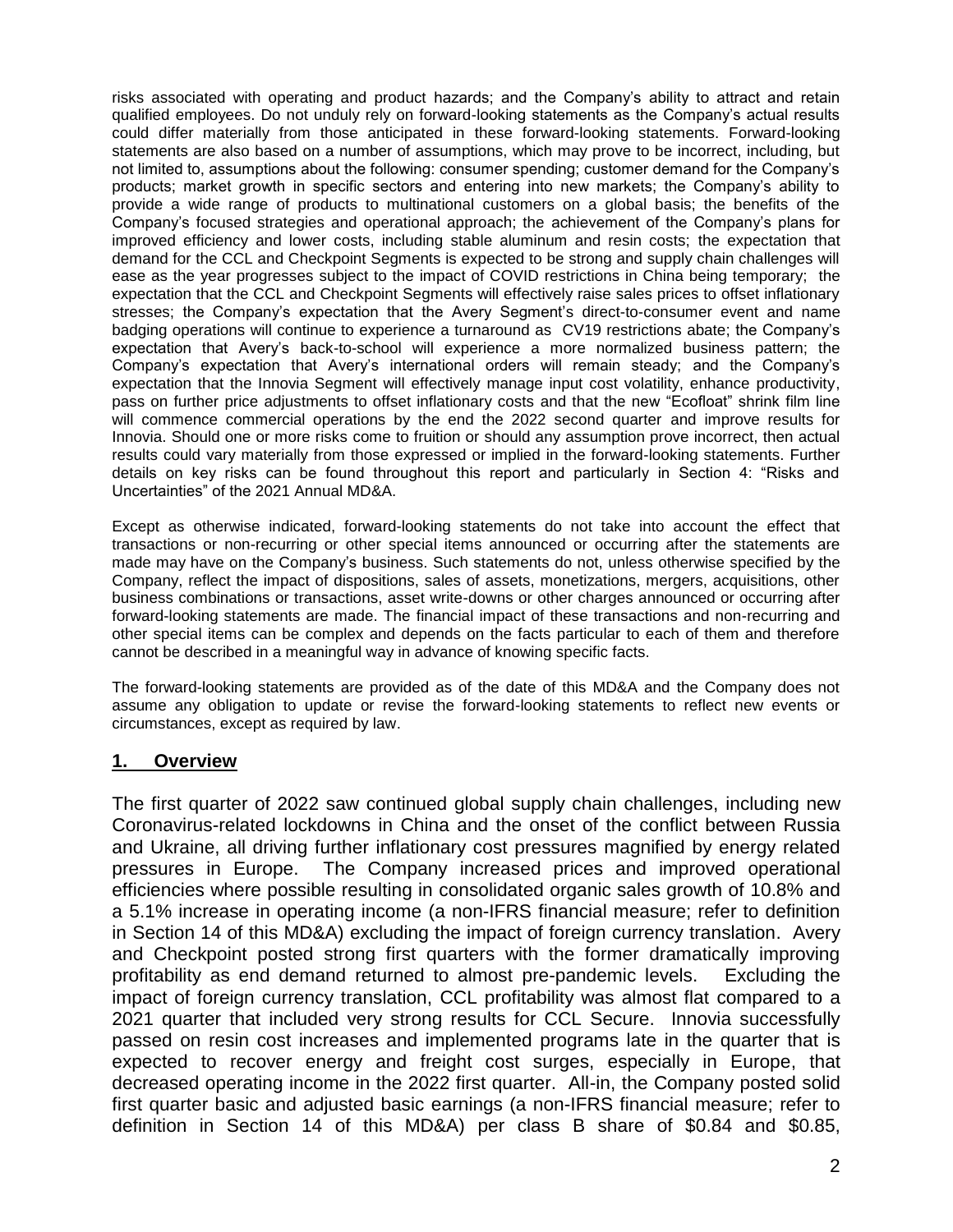respectively, compared to basic and adjusted basic earnings per Class B share of \$0.82, for the 2021 first quarter.

## **2. Review of Consolidated Financial Results**

The following acquisitions affected the financial comparisons to 2021 including those completed through to the end of the first quarter of 2022:

- In January 2022, the company acquired privately owned McGavigan Holdings Ltd. ("McGavigan"), headquarted in Glasgow, Scotland and with significant manufacturing operations in China, for \$103.6 million net of cash acquired and debt assumed. McGavigan is a leading supplier of "in mould" decorated components for automotive interiors and will form an integral part of CCL Design.
- In December 2021, the Company acquired International Master Products Corporation ("IMP"), based in Michigan, U.S., for \$70.8 million net of cash acquired. IMP is a leading provider of labels and tags for the U.S. horticulture industry through digitally enabled design software, expanding Avery's directto-consumer business.
- In December 2021, the Company acquired Lodging Access Systems, LLC ("LAS"), based in Florida, U.S., for \$26.4 million, net of cash acquired. LAS is a leading supplier of digitally printed and encoded RFID key cards, wristbands and key fobs for access controls. LAS further expands Avery's direct-toconsumer business.
- In December 2021, the Company acquired the pharmaceutical leaflet printing press and customer list from the Laramara Foundation in Sao Paulo, Brazil, for \$0.8 million. These assets were added to the CCL Segment.
- In December 2021, the Company acquired Forever Blue Investimentos e Participacoes S.A. (d.b.a. "Tecnoblu"), headquartered in Blumenau, Brazil, for \$17.7 million, net of cash and debt. Tecnoblu is now a part of the Checkpoint Apparel Labeling Solutions business ("ALS").
- In December 2021, the company acquired Desarrollo e Investigación S.A. de C.V. and Fuzetouch PTE LTD (Singapore) (collectively "D&F"), headquartered in San Luis Potosi, Mexico, for approximately \$51.3 million, net of cash acquired. D&F is a leading supplier of graphic interface control panels and assemblies and now trades as "CCL Design."
- In July 2021, the Company acquired the Uniter Group of companies ("Uniter"), based in A Coruña, Spain, with operations in Europe, Asia and North Africa, for approximately \$50.4 million, including debt assumed and net of cash acquired. Uniter's five factories are part of the Checkpoint ALS business.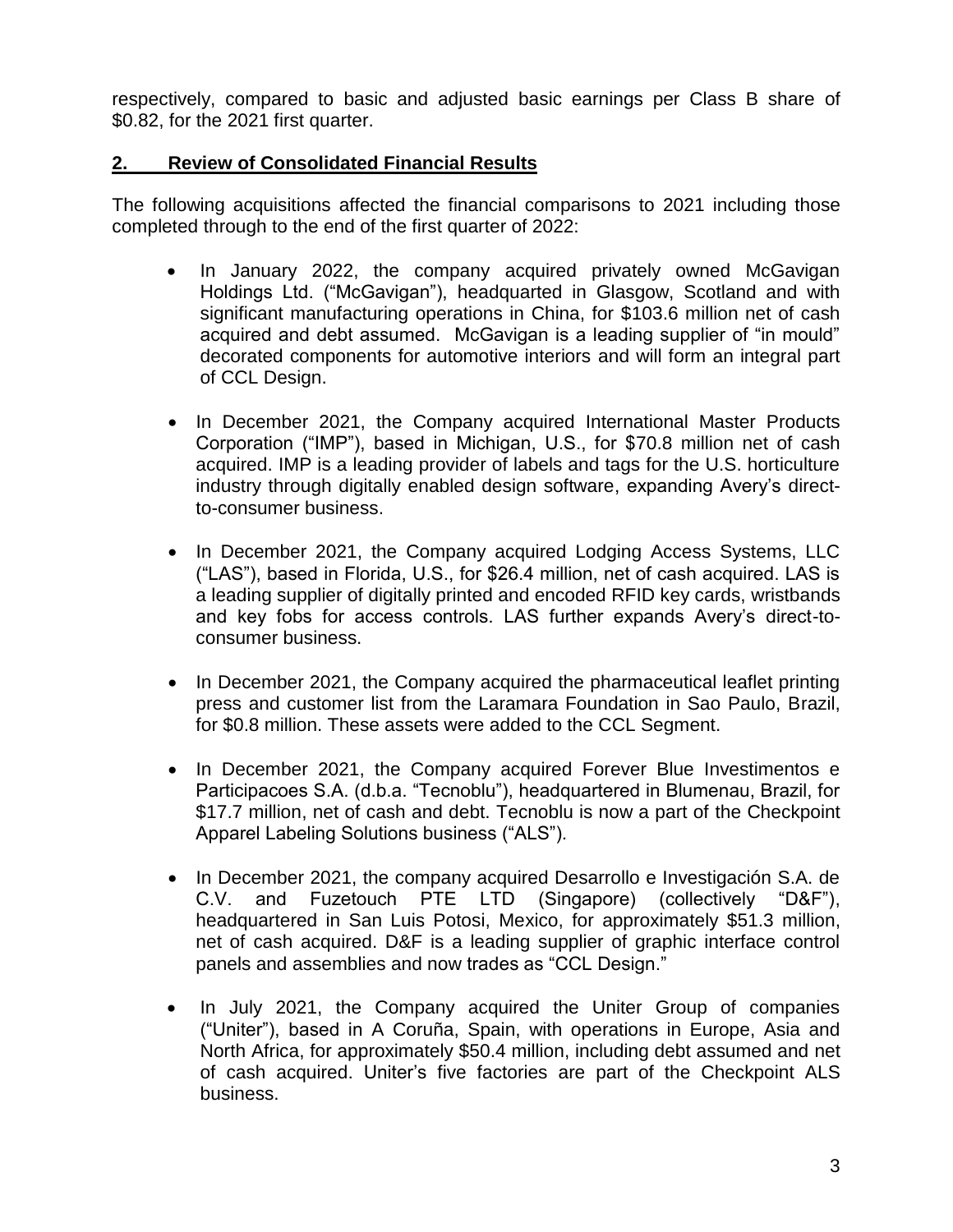- In July 2021, the Company acquired privately owned Plum Paper LLC ("Plum"), based in California, U.S., for approximately \$26.3 million, net of cash acquired. Plum is a leading supplier of personalized planners and is part of Avery's growing direct-to-consumer business.
- In May 2021, the Company acquired privately held Lux Global Label Asia Pte. Ltd. ("LUX"), based in Singapore, for approximately \$9.4 million, net of cash. LUX produces decorative labels for global consumer product customers in the ASEAN region. LUX now trades as "CCL Label Singapore."
- In April 2021, the Company acquired the assets of Europack Packaging and Fluid Management GmbH ("Europack") for approximately \$0.9 million. Europack was added to the CCL Segment.

Sales for the first quarter of 2022 were \$1,521.7 million, an increase of 12.8% compared to \$1,349.5 million recorded in the first quarter of 2021. Sales increased due to an organic growth rate of 10.8%, acquisition-related growth of 4.5% partially offset by 2.5% negative impact from foreign currency translation.

Selling, general and administrative expenses ("SG&A") were \$201.9 million for the first quarter of 2022 compared to \$179.9 million for first quarter of 2021. The increase in SG&A for the comparative quarters is due to inflation, an increase in discretionary expenses throughout the Company and an increase in corporate costs associated with long-term variable compensation expense.

The Company recorded an expense \$1.8 million (\$1.5 million after tax) for restructuring and other items in the first quarter of 2022 compared to an expense of nil for the first quarter of 2021. Restructuring and other items for the 2022 first quarter were mainly comprised of severance costs associated with the CCL Segment and other acquisition transaction costs.

Operating income (a non-IFRS financial measure; refer to definition in Section 14 of this MD&A) for the first quarter of 2022 improved 2.5% to \$228.6 million, compared to \$223.1 million for the first quarter of 2021. The Avery and Checkpoint operating segments posted improved results, more than offsetting lower results for the CCL and Innovia operating segments. Operating income improved 5.1%, excluding the negative impact of foreign currency translation.

Earnings before net finance cost, taxes, earnings in equity accounted investments, depreciation and amortization, restructuring and other items ("Adjusted EBITDA", a non-IFRS financial measure; refer to definition in Section 14 of this MD&A) improved 2.6% to \$301.5 million for the first quarter of 2022, compared to \$293.9 million for the first quarter of 2021. Excluding the negative impact of foreign currency translation, Adjusted EBITDA increased 5.3%.

Net finance cost was \$14.7 million for the first quarter of 2022, compared to \$14.7 million for the 2021 first quarter. For the first quarter of 2022, the slight increase in finance costs was offset by reduced interest on lease liabilities.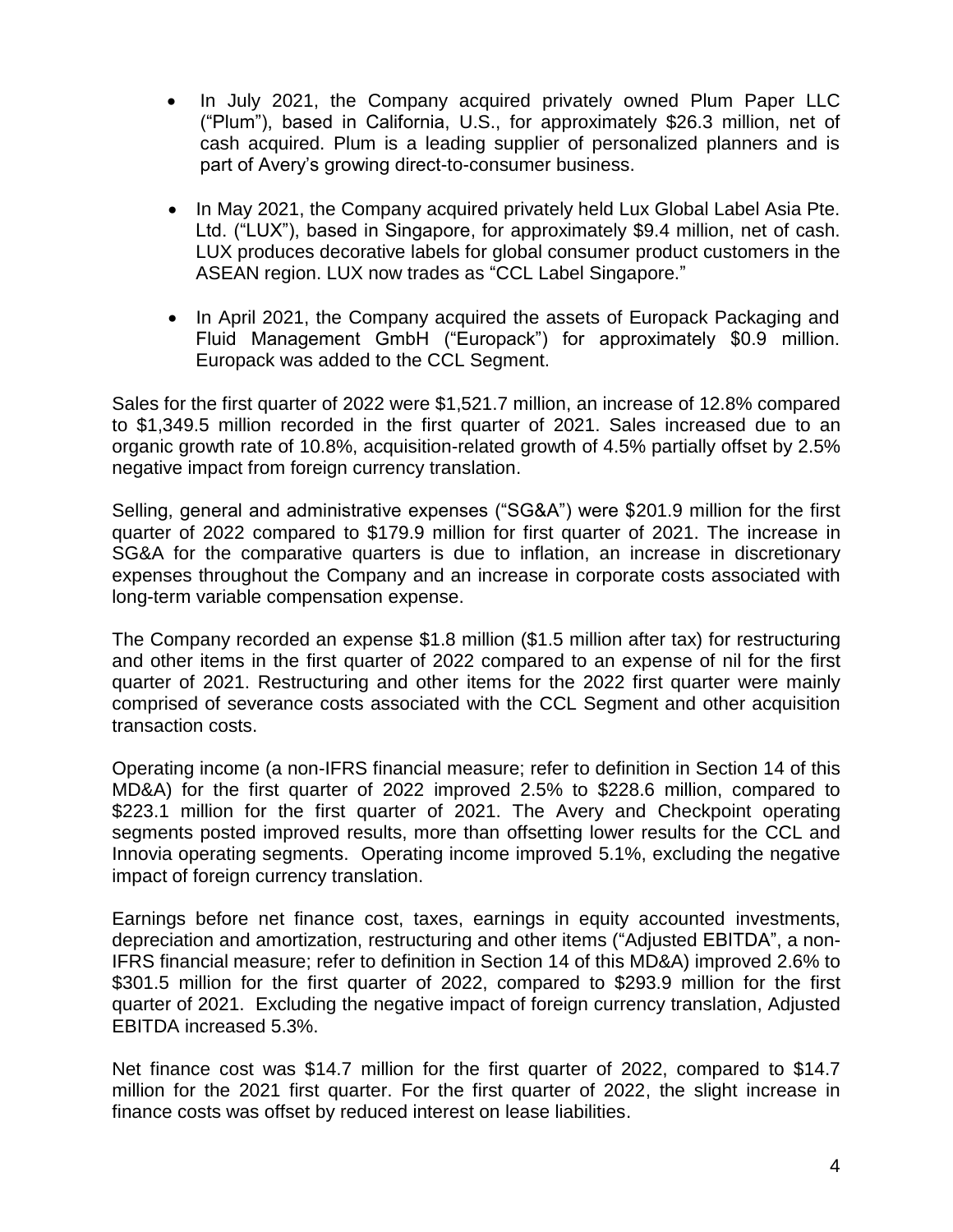The overall effective income tax rate was 24.4% for the three-month period ended March 31, 2022, compared to 24.2% for the same period in the prior year. The slight increase in the effective tax rate is attributable to a portion of taxable income earned in higher tax jurisdictions compared to the same period in 2021. The effective tax rate may increase in future periods if a higher portion of the Company's taxable income is earned in higher tax jurisdictions.

Net earnings for the first quarter of 2022 increased 1.6% to \$150.2 million compared to \$147.8 million for the first quarter of 2021. This resulted in basic and diluted earnings of \$0.84 and \$0.83 per Class B share, respectively, for the 2022 first quarter compared to basic and diluted earnings of \$0.82 and \$0.81 per Class B share, respectively, for the prior year first quarter. The weighted average number of shares (comprised of Class A voting shares and Class B non-voting shares) for the 2022 first quarter were 179.9 million basic and 181.1 million diluted shares compared to 179.3 million basic and 180.5 million diluted shares for the comparable period of 2021. Diluted shares include weighted average in-the-money equity compensation arrangements totaling 1.2 million shares  $(2021 - 1.2$  million shares).

Adjusted basic earnings per Class B share were \$0.85 for the first quarter of 2022, compared to \$0.82 for the first quarter of 2021. Changes in foreign exchange rates reduced earnings by \$0.02 per Class B share compared to the first quarter of 2021.

The following table is presented to provide context to the comparative change in the adjusted basic earnings per share.

| (In Canadian dollars)                            | <b>First Quarter</b> |               |      |
|--------------------------------------------------|----------------------|---------------|------|
| <b>Adjusted Basic Earnings per Class B Share</b> |                      | <u> 2022 </u> | 2021 |
| Basic earnings per Class B share                 |                      | 0.84          | 0.82 |
| Restructuring and other items                    |                      | 0.01          | -    |
| Adjusted basic earnings (1) per Class B share    |                      | 0.85          | 0.82 |

(1) Adjusted Basic Earnings per Class B Share is a non-IFRS financial measure. Refer to definition in Section 14 of this MD&A.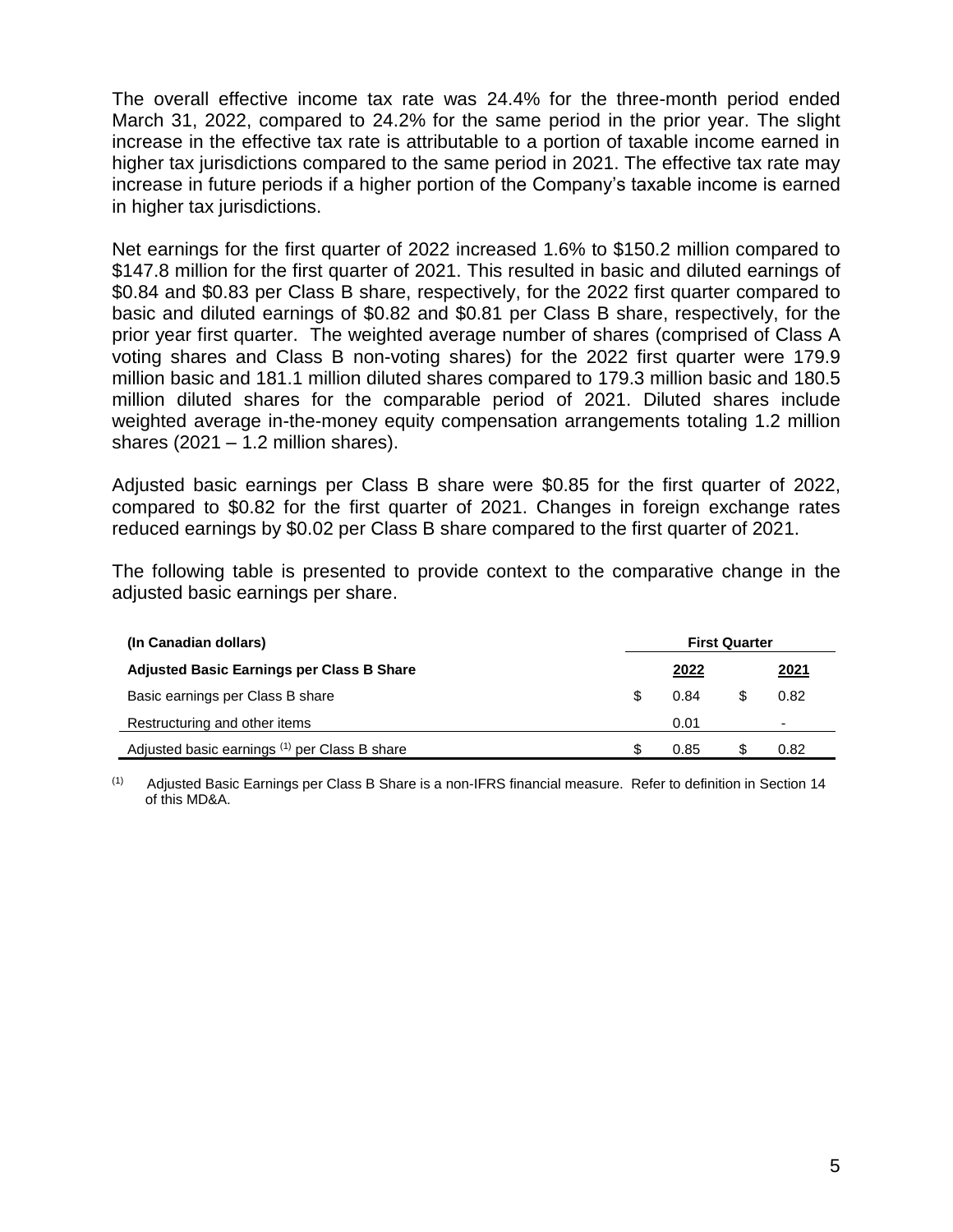The following is selected financial information for the nine most recently completed quarters:

|                                                         | <u>Qtr 1</u> | <u>Qtr 2</u>             | <u>Qtr 3</u>             | <u>Qtr 4</u> | <b>Total</b> |
|---------------------------------------------------------|--------------|--------------------------|--------------------------|--------------|--------------|
| <b>Sales</b>                                            |              |                          |                          |              |              |
| \$<br>2022                                              | 1,521.7      | \$                       | \$                       | \$<br>\$     | 1,521.7      |
| 2021                                                    | 1,349.5      | 1,406.3                  | 1,488.2                  | 1,488.8      | 5,732.8      |
| 2020                                                    | 1,296.5      | 1,221.8                  | 1,373.4                  | 1,350.6      | 5,242.3      |
| <b>Net earnings</b>                                     |              |                          |                          |              |              |
| 2022                                                    | 150.2        |                          |                          |              | 150.2        |
| 2021                                                    | 147.8        | 153.0                    | 153.2                    | 145.1        | 599.1        |
| 2020                                                    | 126.6        | 103.9                    | 153.3                    | 145.9        | 529.7        |
| Net earnings per Class B share                          |              |                          |                          |              |              |
| <b>Basic</b>                                            |              |                          |                          |              |              |
| 2022                                                    | 0.84         |                          | ۰                        | ۰            | 0.84         |
| 2021                                                    | 0.82         | 0.86                     | 0.85                     | 0.80         | 3.33         |
| 2020                                                    | 0.71         | 0.58                     | 0.86                     | 0.81         | 2.96         |
| Net earnings per Class B share<br><b>Adjusted basic</b> |              |                          |                          |              |              |
| 2022                                                    | 0.85         |                          |                          |              | 0.85         |
| 2021                                                    | 0.82         | 0.89                     | 0.85                     | 0.81         | 3.37         |
| 2020                                                    | 0.72         | 0.59                     | 0.93                     | 0.84         | 3.08         |
| Net earnings per Class B share                          |              |                          |                          |              |              |
| <b>Diluted</b>                                          |              |                          |                          |              |              |
| 2022                                                    | 0.83         | $\overline{\phantom{a}}$ | $\overline{\phantom{a}}$ |              | 0.83         |
| 2021                                                    | 0.81         | 0.86                     | 0.84                     | 0.80         | 3.31         |
| 2020                                                    | 0.70         | 0.58                     | 0.86                     | 0.80         | 2.94         |

The quarterly financial results above are affected by the seasonality of the business Segments. The first and second quarters of a year are traditionally higher sales periods for the CCL and Innovia Segments as a result of the greater number of workdays than the third and fourth quarters plus the seasonality of certain end markets. For Avery, the third quarter has historically been its strongest, as it benefits from the increased demand related to back-to-school activities in North America. For the Checkpoint Segment, in its recurring revenue streams, the second half of the calendar year is healthier as the business substantially follows the retail cycle of its customers, which traditionally experiences more consumer activity from March through the end of the year and prepares for the same in its supply chain from mid-year on.

As a result of the impact of CV19 on the economy and the Company's businesses, historical seasonality trends could either be adversely affected or temporarily improved as described within this MD&A.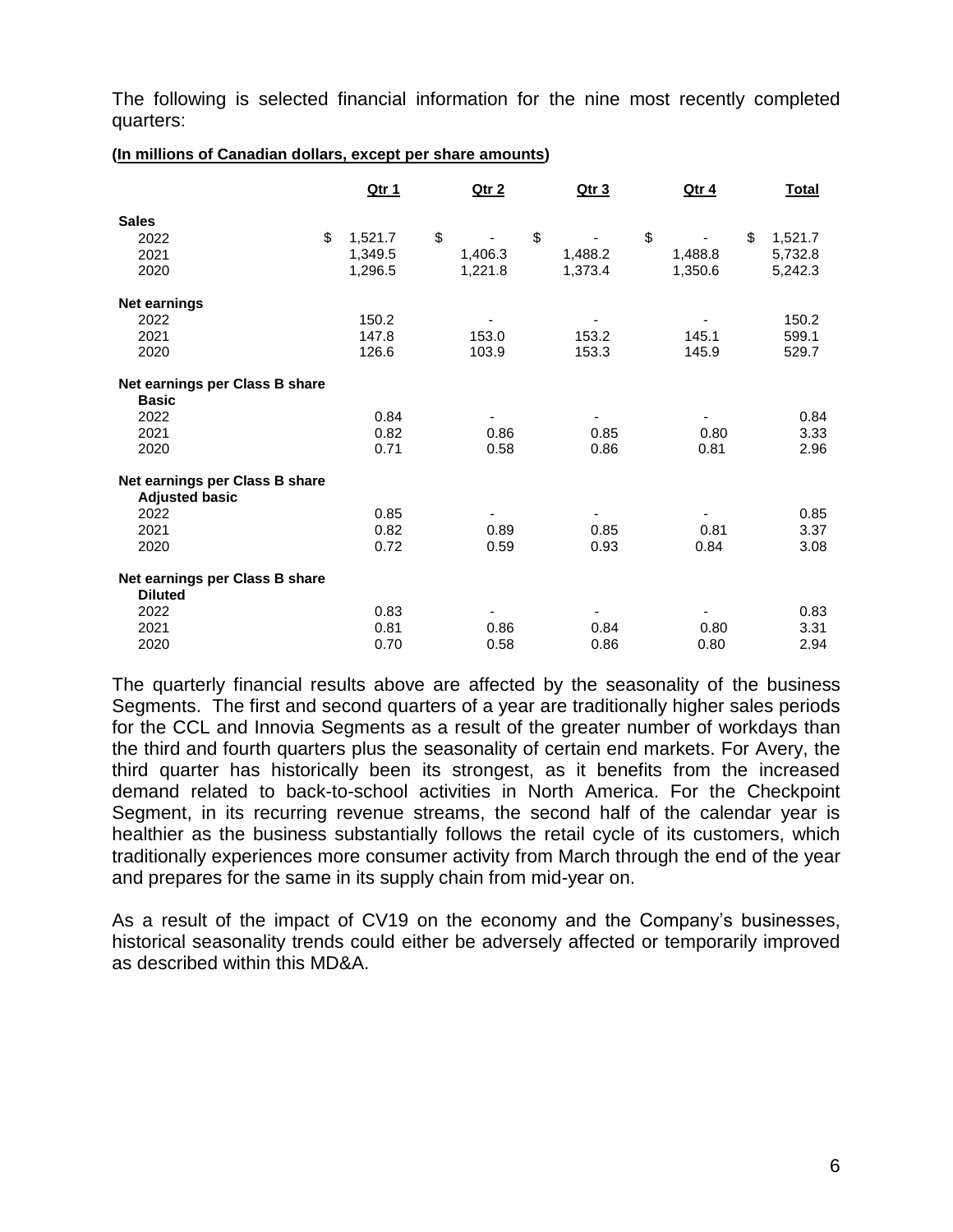## **3. Business Segment Review**

## **CCL Segment ("CCL")**

|                                   | <b>First Quarter</b> |       |    |       |            |  |  |  |
|-----------------------------------|----------------------|-------|----|-------|------------|--|--|--|
| $$$ millions)                     |                      | 2022  |    | 2021  | <u>+/-</u> |  |  |  |
| Sales                             | \$                   | 942.0 | \$ | 876.7 | 7.4%       |  |  |  |
| Operating Income (1)              | \$                   | 152.8 | \$ | 157.2 | (2.8%)     |  |  |  |
| Return on Sales <sup>(1)</sup>    |                      | 16.2% |    | 17.9% |            |  |  |  |
| Capital Spending                  | \$                   | 69.6  | \$ | 43.5  | 60.0%      |  |  |  |
| Depreciation and Amortization (2) | \$                   | 53.9  | \$ | 52.6  | 2.5%       |  |  |  |

(1) Operating Income and Return on Sales are non-IFRS financial measures. Refer to definitions in Section 14.

 $(2)$  Depreciation and Amortization expense excludes depreciation of \$5.5 million for right-of-use assets in the threemonth period ended March 31, 2022 (2021 - \$5.5 million).

The CCL Segment has five customer sectors. The Company trades in three of them as CCL Label (and CCL Container or CCL Tube to recognize product differentiation where relevant) and one each as CCL Design and CCL Secure. The differentiated CCL subbranding points to the nature of the application for the final product. The sectors have many common or overlapping customers, process technologies, information technology systems, raw material suppliers and operational infrastructures. CCL Label supplies innovative labels, aluminum aerosols and tube solutions to Home & Personal Care customers; decorative and functional labels for Food & Beverage companies to premiumize brands; and regulated, complex multi-layer labels for major pharmaceutical, consumer medicine, medical instrument and industrial or consumer chemical customers referred to as the Healthcare & Specialty business. CCL Design supplies long-life, high performance labels and other products to automotive, electronics and durable goods OEMs. CCL Secure supplies polymer banknote substrate, pressure sensitive stamps, passport components and other security products to government institutions and to corporations for brand protection.

Sales for CCL were \$942.0 million for the first quarter of 2022 compared to \$876.7 million for the same quarter last year. The components of the 7.4% increase in sales are a 7.3% organic growth rate and 2.5% acquisition-related growth partially offset by a 2.4% negative impact from foreign currency translation.

**North American** sales were up high-single digit for the first quarter of 2022, entirely related to organic growth with foreign currency translation nominal. Home & Personal Care results improved markedly with increased demand for labels, tubes and aerosol containers, as end markets were strong and customers built inventories to offset supply chain risk. Healthcare & Specialty results were mixed with gains in pharmaceutical markets more than offset by reduced demand in AgChem compared to a strong pandemic-related tailwind in the prior year period. Food & Beverage sales decreased, principally driven by lower sales of home delivery labels for fast food chains. CCL Design North America sales and profitability declined on semiconductor and other supply chain challenges curtailing production demand for both automotive and electronics. CCL Secure sales and profitability improved on strong sales mix and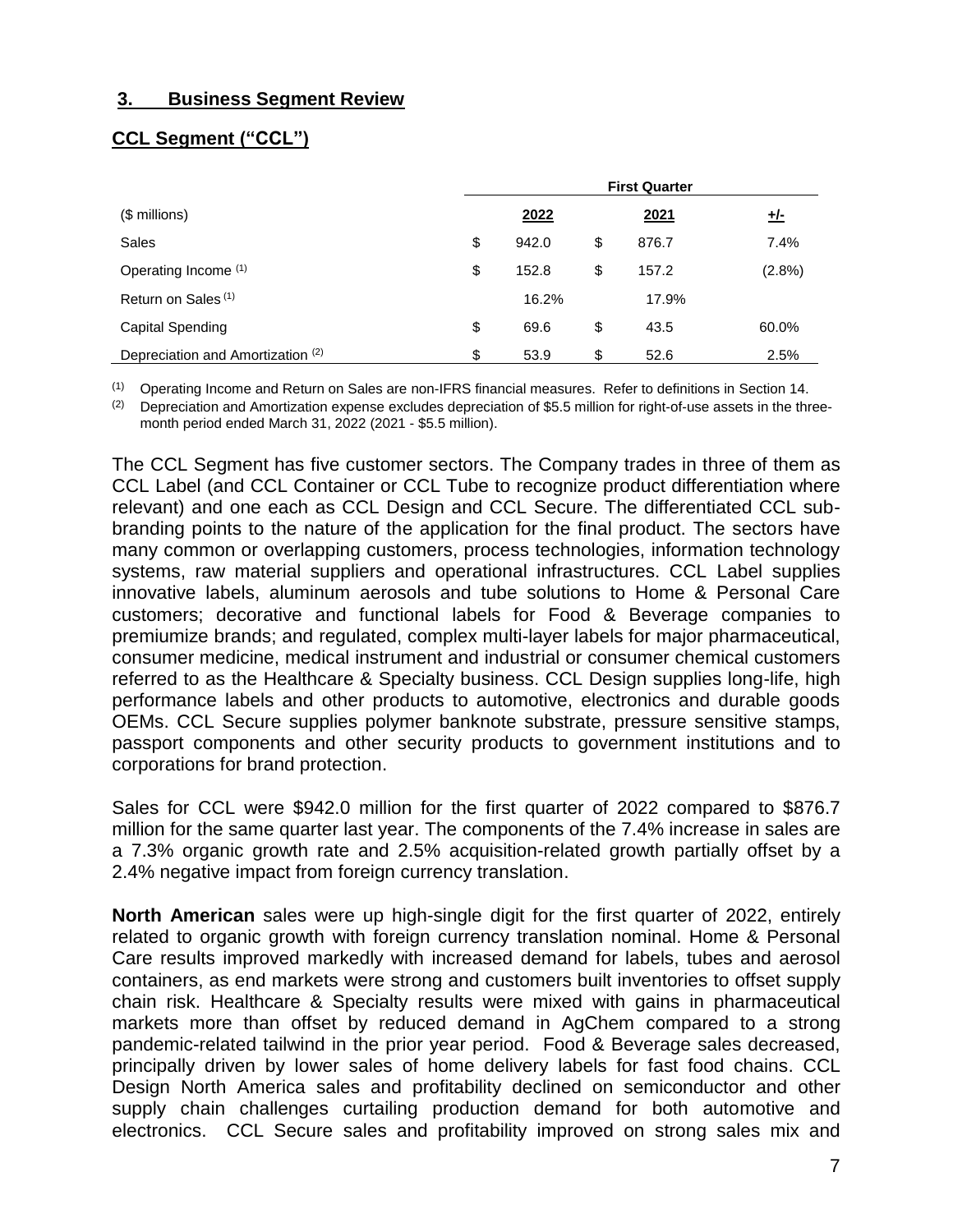productivity gains. Overall, operating income increased and return on sales fell marginally, for the current quarter in North America compared to the first quarter of 2021.

Sales in **Europe** were up mid-single digit for the first quarter of 2022, excluding currency translation, compared to the first quarter of 2021. Home & Personal Care results declined due to slower end markets and inflation in Germany and the U.K., offsetting solid results in Poland. Healthcare & Specialty sales and profitability increased, despite start-up costs of a new folding box operation in France, due to improved operations in Germany. Food & Beverage sales and profitability declined as price increases lagged raw material and energy cost inflation. CCL Design, excluding the newly acquired McGavigan business, improved sales and profitability on comparatively stronger electronics markets offsetting reduced profitability in automotive markets. CCL Secure posted reduced results compared to an exceptional prior year period. Overall profitability and return on sales in Europe declined, largely attributable to CCL Secure and losses at the UK operations of the McGavigan business.

For the first quarter of 2022, **Latin America** posted very strong organic sales growth, with limited impact from foreign currency exchange compared to the first quarter of 2021. Exceptional sales and profitability improvement in Mexico, Argentina and Brazil were partially offset by a modest decline in Chile. The newly acquired D&F business recorded solid results for the first quarter of 2022. Excluding the impact of currency translation, underlying operating income and return on sales improved.

**Asia Pacific** sales for the 2022 first quarter, excluding currency translation and acquisitions, increased modestly compared to the corresponding quarter in 2021. Results in China were up but mixed; solid end market demand for Beverage and Healthcare customers, offset declines for Home & Personal Care, while CCL Design was flat, all compared to the prior year first quarter. Results in ASEAN countries were also mixed but improved modestly overall in local currencies. In Australia, profitability declined despite improved results for Healthcare and Wine label operations as CCL Secure had an exceptional prior year first quarter. The Johannesburg Beverage plant posted strong profits for the first quarter of 2022 compared to a small loss in the 2021. For the Asia Pacific region, operating income decreased and return on sales declined compared to the first quarter of 2021, due primarily to the results at CCL Secure.

Operating income for the first quarter of 2022 was \$152.8 million, compared to \$157.2 million for the first quarter of 2021. Return on sales was 16.2% compared to the 17.9% recorded for the same period in 2021.

Sales backlogs for the label business rarely exceed one month of sales, making forecasts one quarter ahead difficult. Management continues to watch the global economic situation closely along with associated volatility in foreign exchange rates.

CCL invested \$69.6 million in capital spending for the first quarter of 2022, compared to \$43.5 million in the same period in 2021. The investments for the first quarter of 2022 were primarily related to capacity additions to support the Home & Personal Care and Food & Beverage businesses globally as well as CCL Design electronics in Asia. Investments will continue in order to add capacity, broaden capabilities, expand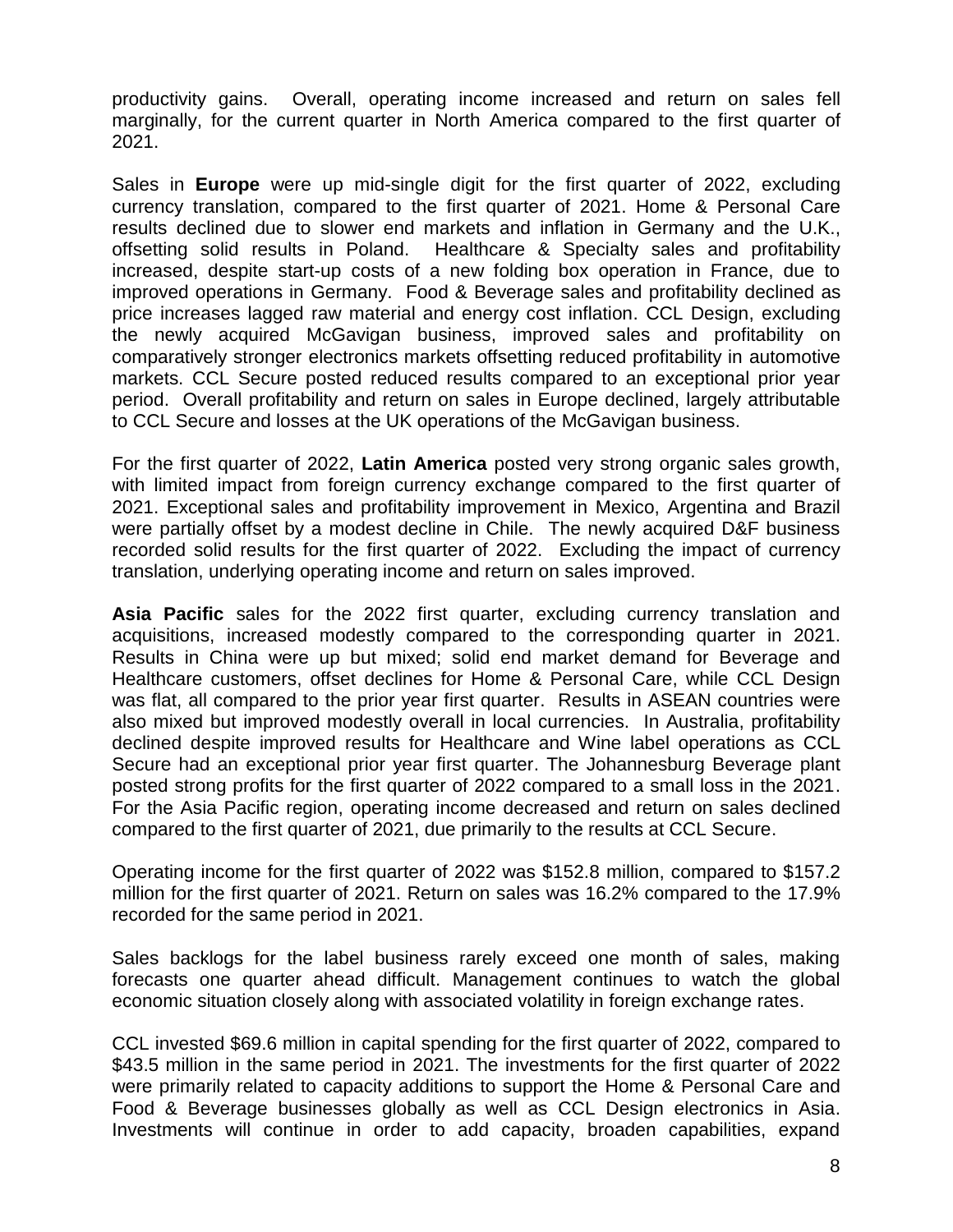geographically, and replace or upgrade existing plants and equipment. Depreciation and amortization was \$53.9 million for the first quarter of 2022 compared to \$52.6 million for the same quarter of 2021.

## **Avery Segment ("Avery")**

|                                              | <b>First Quarter</b> |       |    |       |            |  |  |
|----------------------------------------------|----------------------|-------|----|-------|------------|--|--|
| $$$ millions)                                |                      | 2022  |    | 2021  | <u>+/-</u> |  |  |
| Sales                                        | \$                   | 180.3 | \$ | 140.4 | 28.4%      |  |  |
| Operating Income (1)                         | \$                   | 33.9  | \$ | 21.0  | 61.4%      |  |  |
| Return on Sales <sup>(1)</sup>               |                      | 18.8% |    | 15.0% |            |  |  |
| <b>Capital Spending</b>                      | \$                   | 3.7   | \$ | 1.6   | 131.3%     |  |  |
| Depreciation and Amortization <sup>(2)</sup> | \$                   | 6.4   | \$ | 5.0   | 28.0%      |  |  |

(1) Operating Income and Return on Sales are non-IFRS financial measures. Refer to definitions in Section 14.

(2) Depreciation and Amortization expense excludes depreciation of \$1.8 million for right-of-use assets in the threemonth period ended March 31, 2022 (2021 - \$1.6 million).

Avery is the world's largest supplier of labels, specialty converted media and software solutions to enable short-run digital printing in businesses and homes alongside complementary office products sold through distributors and mass-market retailers. The products are split into three primary lines: (1) Printable Media Group ("PMG"), including address labels, shipping labels, marketing and product identification labels, business cards, and name badges supported by customized software solutions; (2) Organizational Products Group ("OPG"), including binders, sheet protectors, indexes, dividers and writing instruments; and (3) Direct-to-Consumer digitally imaged media including labels, business cards, name badges, event badges, wristbands and family oriented identification labels supported by unique web-enabled e-commerce URLs.

Avery sales were \$180.3 million for the first quarter of 2022, compared to \$140.4 million for the same quarter last year. The 28.4% increase in sales is attributed to 13.7% organic sales growth and 16.8% acquisition-related sales growth partially offset by 2.1% negative impact from foreign currency translation.

Sales in **North America** for the first quarter of 2022 improved significantly, excluding currency translation and acquisitions, compared to the first quarter of 2021. Sales and profitability for PMG and OPG improved as CV19 limitations on distribution channels and end market demand reduced significantly. Sales and profitability for Direct-to-Consumer name badge, event badge and wristband categories improved dramatically compared to the first quarter of 2021, as sports and leisure events, conventions, meetings and conference activities all increased. The newly acquired IMP and LAS direct-to-consumer businesses performed ahead of expectations.

**International** sales represented approximately 26% of Avery sales for the first quarter. Excluding currency translation and acquisitions, organic sales declined slightly, principally driven by legacy product lines, partially offset by gains in the Direct-to-Consumer businesses compared to the first quarter of 2021.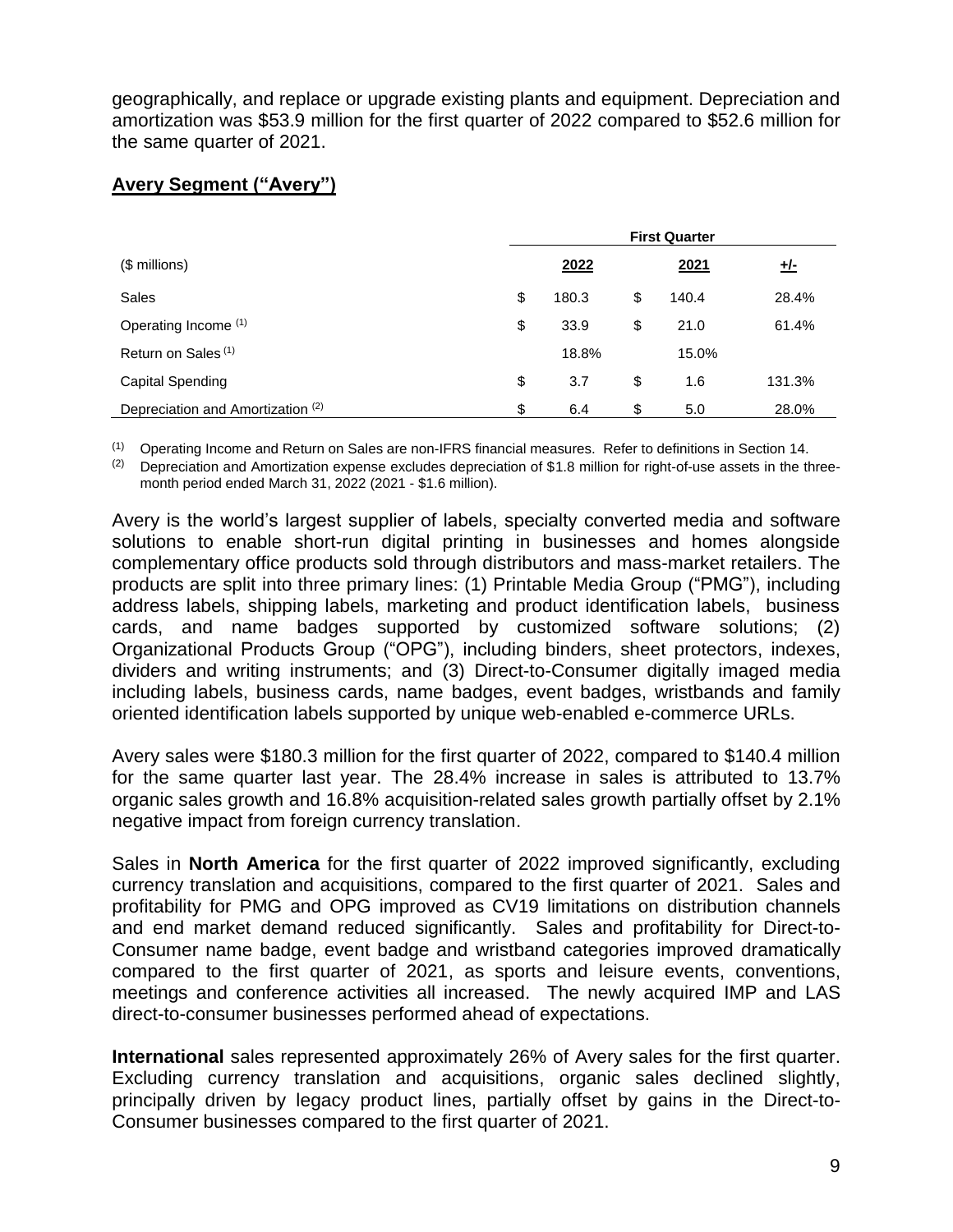Operating income for the first quarter of 2022 increased to \$33.9 million compared to \$21.0 million for the first quarter of 2021. Return on sales was 18.8% for the 2022 first quarter compared to 15.0% recorded for the same quarter in 2021.

Avery invested \$3.7 million in capital spending in the first quarter of 2022 compared to \$1.6 million in the same period a year ago. Depreciation and amortization was \$6.4 million for this year's first quarter compared to \$5.0 million for the 2021 first quarter.

|                                   | <b>First Quarter</b> |       |    |       |            |  |  |
|-----------------------------------|----------------------|-------|----|-------|------------|--|--|
| $$$ millions)                     |                      | 2022  |    | 2021  | <u>+/-</u> |  |  |
| Sales                             | \$                   | 203.0 | \$ | 168.7 | 20.3%      |  |  |
| Operating Income (1)              | \$                   | 26.6  | \$ | 25.4  | 4.7%       |  |  |
| Return on Sales <sup>(1)</sup>    |                      | 13.1% |    | 15.1% |            |  |  |
| Capital Spending                  | \$                   | 8.0   | \$ | 5.1   | 56.9%      |  |  |
| Depreciation and Amortization (2) | \$                   | 8.3   | \$ | 7.4   | 12.2%      |  |  |

## **Checkpoint Segment ("Checkpoint")**

(1) Operating Income and Return on Sales are non-IFRS financial measures. Refer to definitions in Section 14.

(2) Depreciation and Amortization expense excludes depreciation of \$2.1 million for right-of-use assets in the threemonth period ended March 31, 2022 (2021 - \$2.0 million).

Checkpoint is a leading manufacturer of technology-driven loss-prevention, inventorymanagement and labeling solutions, including radio frequency and radio frequency identification ("RFID") solutions, to the retail and apparel industry. The Segment has three primary product lines: Merchandise Availability Solutions ("MAS"), Apparel Labeling Solutions ("ALS") and "Meto." The MAS line focuses on electronic-articlesurveillance ("EAS") systems; hardware, software, labels and tags for loss prevention and inventory control systems including RFID solutions. ALS products are apparel labels and tags, some of which are RFID capable. Meto supplies hand-held pricing tools and labels and promotional in-store displays.

Checkpoint sales were \$203.0 million for the first quarter of 2022, an increase of 20.3% compared to \$168.7 million for the first quarter of 2021 driven by 15.5% organic sales growth and 9.0% acquisition-related sales growth partially offset by 4.2% negative impact from foreign currency translation. MAS sales improved largely on price increases compared to a strong first quarter of 2021 but profitability declined as raw material and transportation cost inflation significantly outpaced. ALS sales and profitability increased very significantly compared to a strong comparative quarter in 2021. Good demand in the apparel supply chain and very strong growth in RFID products, aided by productivity initiatives, and solid contributions from recent acquisitions drove a dramatic increase in profitability. Meto operations posted reduced sales and profitability for the 2022 first quarter compared to the same period a year ago.

Overall, operating income increased 4.7% to \$26.6 million for the first quarter of 2022 compared to \$25.4 million for the first quarter of 2021; return on sales was 13.1% compared to 15.1% for the 2021 first quarter.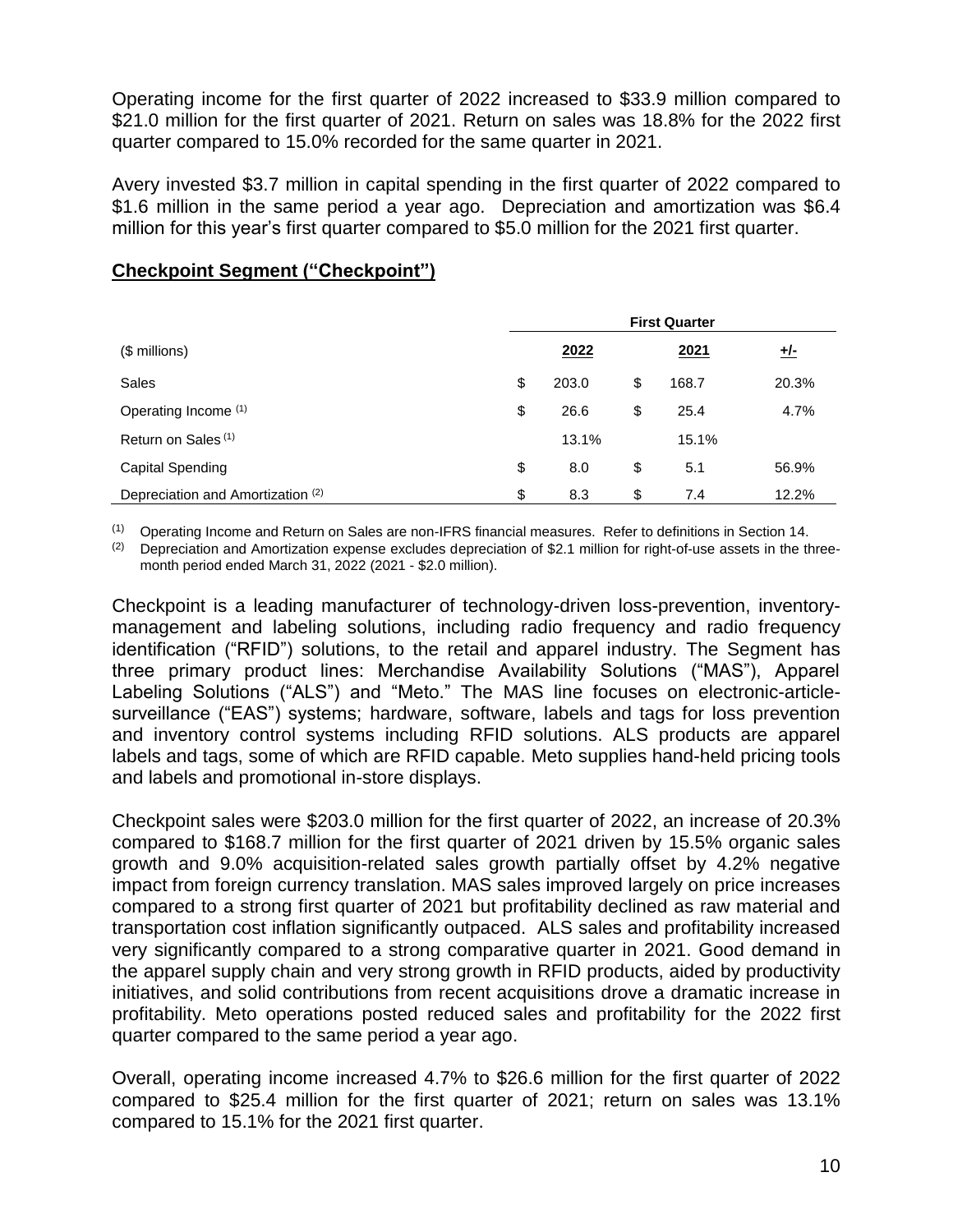Checkpoint invested \$8.0 million in capital spending for the first quarter of 2022 compared to \$5.1 million for the same period of 2021. The majority of the expenditures were in the ALS manufacturing facilities. Depreciation and amortization was \$8.3 million for the first quarter of 2022, compared to \$7.4 million for the first quarter of 2021.

## **Innovia Segment ("Innovia")**

| $$$ millions)                     |    | 2022  | 2021        | <u>+/-</u> |
|-----------------------------------|----|-------|-------------|------------|
| Sales                             | \$ | 196.4 | \$<br>163.7 | 20.0%      |
| Operating Income (1)              | \$ | 15.3  | \$<br>19.5  | (21.5%)    |
| Return on Sales <sup>(1)</sup>    |    | 7.8%  | 11.9%       |            |
| Capital Spending                  | \$ | 15.6  | \$<br>7.0   | 122.9%     |
| Depreciation and Amortization (2) | \$ | 11.7  | \$<br>11.5  | $1.7\%$    |

(1) Operating Income and Return on Sales are non-IFRS financial measures. Refer to definitions in Section 14.

(2) Depreciation and Amortization expense excludes depreciation of \$0.4 million for right-of-use assets in the threemonth period ended March 31, 2022 (2021 - \$0.7 million).

Innovia supplies specialty, high-performance, multi-layer, surface engineered BOPP films from facilities in Australia, Belgium, Mexico, Poland and the U.K to customers in the pressure sensitive label materials, flexible packaging and consumer packaged goods industries worldwide. Additionally, a small percentage of the total volume is sold internally to the CCL Segment and more so to CCL Secure. Two smaller non-BOPP facilities, in Germany and the U.S., produce almost their entire output for CCL Label.

Sales for Innovia were \$196.4 million for the first quarter of 2022 compared to \$163.7 million for the first quarter of 2021. The components of the 20.0% increase in sales were 22.3% organic growth, generated entirely by price increases, partially offset by 2.3% negative impact from currency translation. On a consolidated basis, the volume of film sold to external customers decreased modestly, primarily driven by the decommissioning an old film line in Poland to make way for the new "EcoFloat" investment. Resin costs increased in Europe, but were largely passed on to customers under contractual indexing mechanisms. In the Americas, sequential decline in resin cost squeezed margins on higher cost inventory still in the system. Profitability was significantly impacted by unprecedented increases in energy costs in Europe and freight costs globally. Further sales price increases to offset these inflationary costs were implemented late in the quarter, with the benefit likely to be realized across the remainder of this year.

Operating income declined 21.5% to \$15.3 million for the first quarter of 2022 compared to operating income of \$19.5 million in the 2021 first quarter.

Innovia invested \$15.6 million in capital spending for the first quarter of 2022 compared to \$7.0 million for the 2021 first quarter. The majority of the investment was for the completion expenditures on the new "Ecofloat" line in Poland, which is scheduled to commence commercial operations by the end of the second quarter of 2022.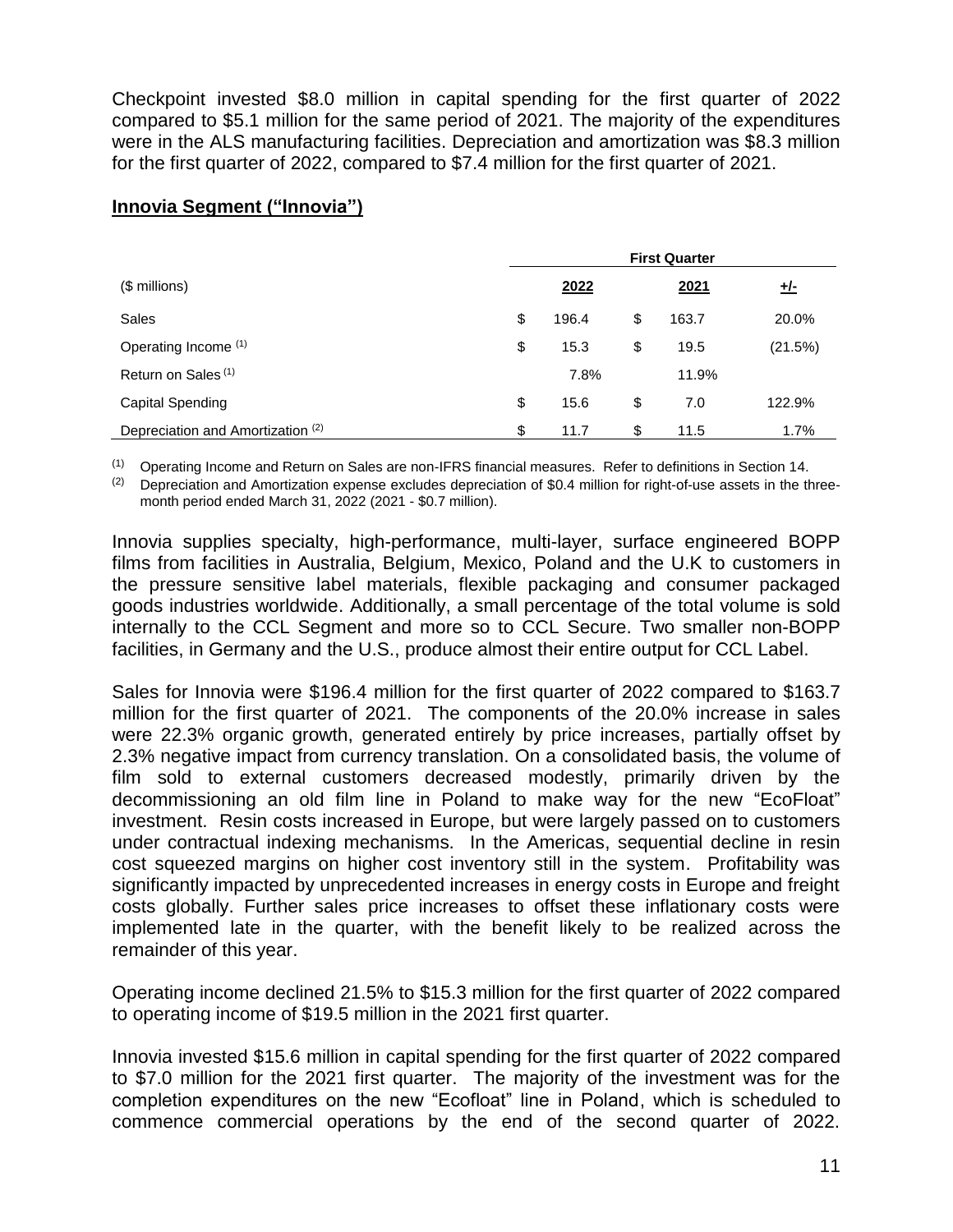Depreciation and amortization was \$11.7 million for the first quarter of 2022 compared to \$11.5 million for the same period of 2021.

## **Joint Ventures**

|                                          | <b>First Quarter</b> |            |    |      |       |  |
|------------------------------------------|----------------------|------------|----|------|-------|--|
| (\$ millions)                            |                      | <u>+/-</u> |    |      |       |  |
| Sales (at 100%)                          |                      |            |    |      |       |  |
| CCL joint ventures                       | \$                   | 35.9       | \$ | 33.6 | 6.8%  |  |
| Earnings in equity accounted investments |                      |            |    |      |       |  |
| CCL joint ventures                       | \$                   | 3.2        | \$ | 1.9  | 68.4% |  |

Results from the joint ventures in CCL-Kontur, Russia and Pacman-CCL, are not proportionately consolidated into a Segment but instead are accounted for as equity investments. The Company's share of the joint ventures' net earnings is disclosed in "Earnings in Equity-Accounted Investments" in the consolidated condensed interim income statements. Excluding currency translation for the Russian and Middle Eastern operations, sales increased and earnings improved for both. Earnings in equity accounted investments amounted to \$3.2 million for the first quarter of 2022 compared to \$1.9 million for the first quarter of 2021.

## **4. Currency Transaction Hedging and Currency Translation**

Approximately 98% of sales made in the first quarter of 2022 to end-use customers were denominated in foreign currencies leaving the Company exposed to potentially significant translation variances when reporting results publicly in Canadian dollars. The Company does not hedge or manage such translation movements but does actively manage transaction exposures. Where possible, the Company contracts its business in local currencies with both customers and suppliers of raw materials.

The results of the first quarter of 2022 were negatively impacted by the appreciation of the Canadian dollar against the Australian dollar, euro, Mexican peso, Thai baht and U.K pound by 6.2%, 6.9%, 0.8%, 8.3% and 2.7%, respectively, compared to the rates in the same period in 2021. This negative impact was partially offset by the depreciation of the Canadian dollar relative to the Brazilian real and Chinese renminbi of 5.1% and 2.1%, respectively, when comparing the rates in the first quarters of 2022 and 2021. For the first quarter of 2022, currency translation had a \$0.02 negative impact on earnings per Class B share compared to last year's first quarter.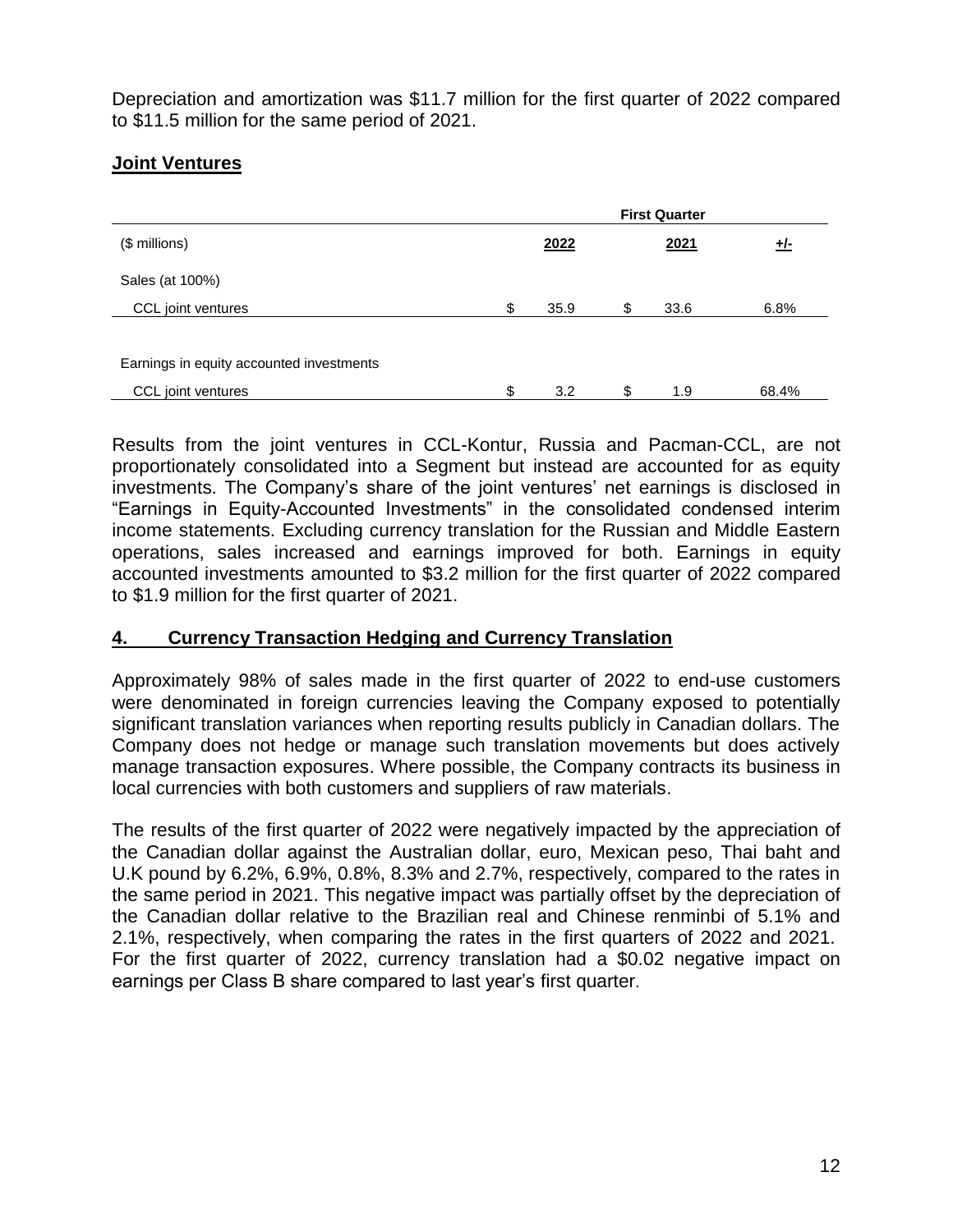## **5. Liquidity and Capital Resources**

The Company's capital structure is as follows:

| $\mathbf{v}$ $\mathbf{v}$ $\mathbf{v}$ $\mathbf{v}$ $\mathbf{v}$ |                |                   |
|------------------------------------------------------------------|----------------|-------------------|
|                                                                  | March 31, 2022 | December 31, 2021 |
| \$<br>Current portion of long-term debt                          | \$<br>15.7     | 15.3              |
| Current lease liabilities                                        | 33.2           | 32.7              |
| Long-term debt                                                   | 1,914.4        | 1,691.4           |
| Long-term lease liabilities                                      | 116.6          | 111.9             |
| Total debt                                                       | 2,079.9        | 1,851.3           |
| Cash and cash equivalents                                        | (616.9)        | (602.1)           |
| \$<br>Net debt $(1)$                                             | \$<br>1,463.0  | 1,249.2           |
| Adjusted EBITDA(1)(2)<br>\$                                      | \$<br>1,180.7  | 1,173.1           |
| Net debt to Adjusted EBITDA (1)                                  | 1.24           | 1.06              |

## **(\$ Millions)**

(1) Net debt, Adjusted EBITDA and net debt to Adjusted EBITDA are non-IFRS financial measures. Refer to definitions in Section 14 of this MD&A.

 $(2)$  Adjusted EBITDA is calculated on a trailing twelve-month basis. Refer to definitions in Section 14 of this MD&A.

During the first quarter of 2022, drawdowns on company credit facilities totaling \$234.1 million were primarily used to fund business acquisitions and the Company's normal course issuer bid.

The Company's debt structure at March 31, 2022, was primarily comprised of the 144A 3.05% private notes due June 2030 in the principal amount of US\$600.0 million (\$742.8 million), 144A 3.25% private notes due October 2026 in the principal amount of US\$500.0 million (\$621.0 million), the \$300.0 million principal amount 3.864% Series 1 Notes due April 2028, and borrowings of \$242.3 million on the Company's syndicated revolving credit facility. Outstanding contingent letters of credit totaled \$3.4 million; accordingly, there was approximately US\$1.0 billion of unused availability on the revolving credit facility at March 31, 2022.

The Company's debt structure at December 31, 2021, was primarily comprised of the 144A 3.05% private notes due June 2030 in the principal amount of US\$600.0 million (\$750.5 million), 144A 3.25% private notes due October 2026 in the principal amount of US\$500.0 million (\$627.4 million), the \$300.0 million principal amount 3.864% Series 1 Notes due April 2028, and borrowings of \$9.5 million on the Company's syndicated revolving credit facility. Outstanding contingent letters of credit totaled \$3.5 million; accordingly, there was approximately US\$1.19 billion of unused availability on the revolving credit facility at December 31, 2021.

Net debt was \$1,463.0 million at March 31, 2022, \$213.8 million higher than the net debt of \$1,249.2 million at December 31, 2021. The increase in net debt is principally a result of drawdowns on the Company's syndicated revolving credit facility partially offset by an increase in cash-on-hand at March 31, 2022, compared to December 31, 2021.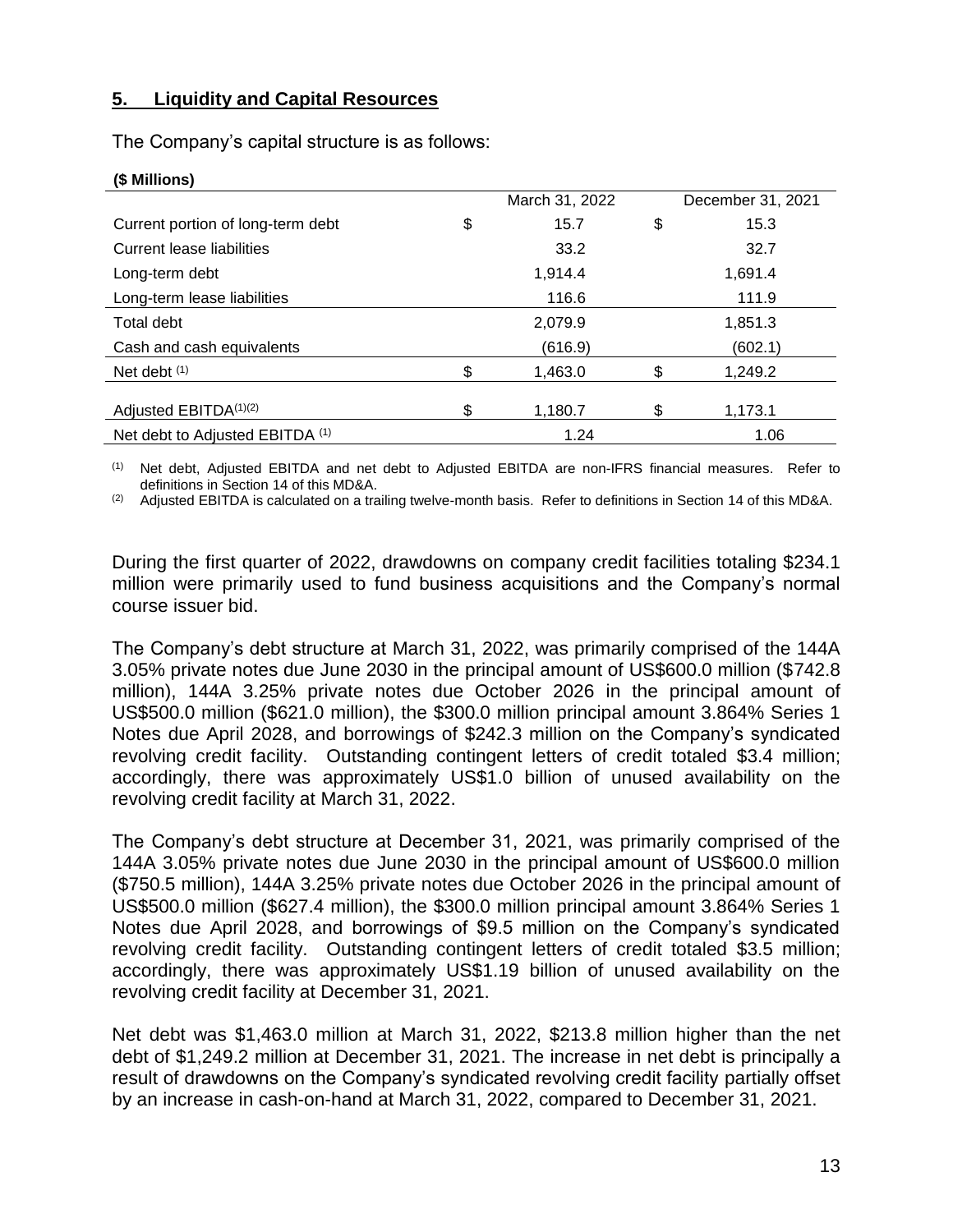Net debt to Adjusted EBITDA at March 31, 2022, increased to 1.24 times, compared to 1.06 times at December 31, 2021, reflecting the aforementioned increase in net debt.

The Company's overall average finance rate, excluding lease liabilities, was 2.3% as at March 31, 2022, compared to 2.4% at December 31, 2021. The decline in the overall average finance rate can be attributed to a higher proportion of lower cost variable rate debt outstanding as of March 31, 2022, compared to December 31, 2021.

The Company's leverage remains low and its liquidity very strong. The Company is in compliance with all its debt covenants and believes that it has sufficient cash on hand, unused credit lines and the ability to generate cash flow from operations to fund its expected financial obligations for the foreseeable future.

## **6. Cash Flow**

| (In millions of Canadian dollars)                    | <b>First Quarter</b> |         |    |         |
|------------------------------------------------------|----------------------|---------|----|---------|
| <b>Summary of Cash Flows</b>                         |                      | 2022    |    | 2021    |
| Cash provided by operating activities                | \$                   | 134.3   | \$ | 140.4   |
| Cash provide (used) for financing activities         |                      | 80.1    |    | (106.6) |
| Cash used for investing activities                   |                      | (190.5) |    | (52.8)  |
| Translation adjustments on cash and cash equivalents |                      | (9.1)   |    | (22.0)  |
| Increase (decrease) in cash and cash equivalents     | \$                   | 14.8    | \$ | (41.0)  |
| Cash and cash equivalents – end of period            | \$                   | 616.9   | \$ | 662.7   |
| Free cash flow from operations (1)                   | \$                   | 38.1    | \$ | 87.6    |

(1) Free cash flow from operations is non-IFRS financial measure. Refer to definition in Section 14.

During the first quarters of 2022 and 2021, the Company generated cash from operating activities of \$134.3 million and \$140.4 million, respectively. Free cash flow from operations was an inflow of \$38.1 million in the 2022 first quarter compared to an inflow of \$87.6 million in the prior year first quarter. An increase in working capital coupled with increased net capital expenditures were the primary drivers of the reduced free cash flow from operations for the first quarter of 2022 compared to the first quarter of 2021.

Capital spending in the first quarter of 2022 amounted to \$96.9 million compared to \$57.2 million in the 2021 first quarter. Total depreciation and amortization for the first quarter of 2022 was \$90.5 million compared to \$86.7 million for the first quarter of 2021. Expected net capital spending for 2022 is estimated to be approximately \$380.0 million. The Company is continuing to seek investment opportunities to expand its business geographically, add capacity in its facilities and improve its competitiveness.

Dividends paid in the first quarters of 2022 and 2021 were \$42.9 million and \$37.7 million, respectively. The total number of shares issued and outstanding as at March 31, 2022 and 2021, were 178.6 million and 179.5 million, respectively. The Board of Directors has approved a dividend of \$0.2375 per Class A voting share and \$0.24 per Class B non-voting share to shareholders of record as of June 16, 2022, and payable June 30, 2022. The annualized dividend rate is \$0.95 per Class A share and \$0.96 per Class B share.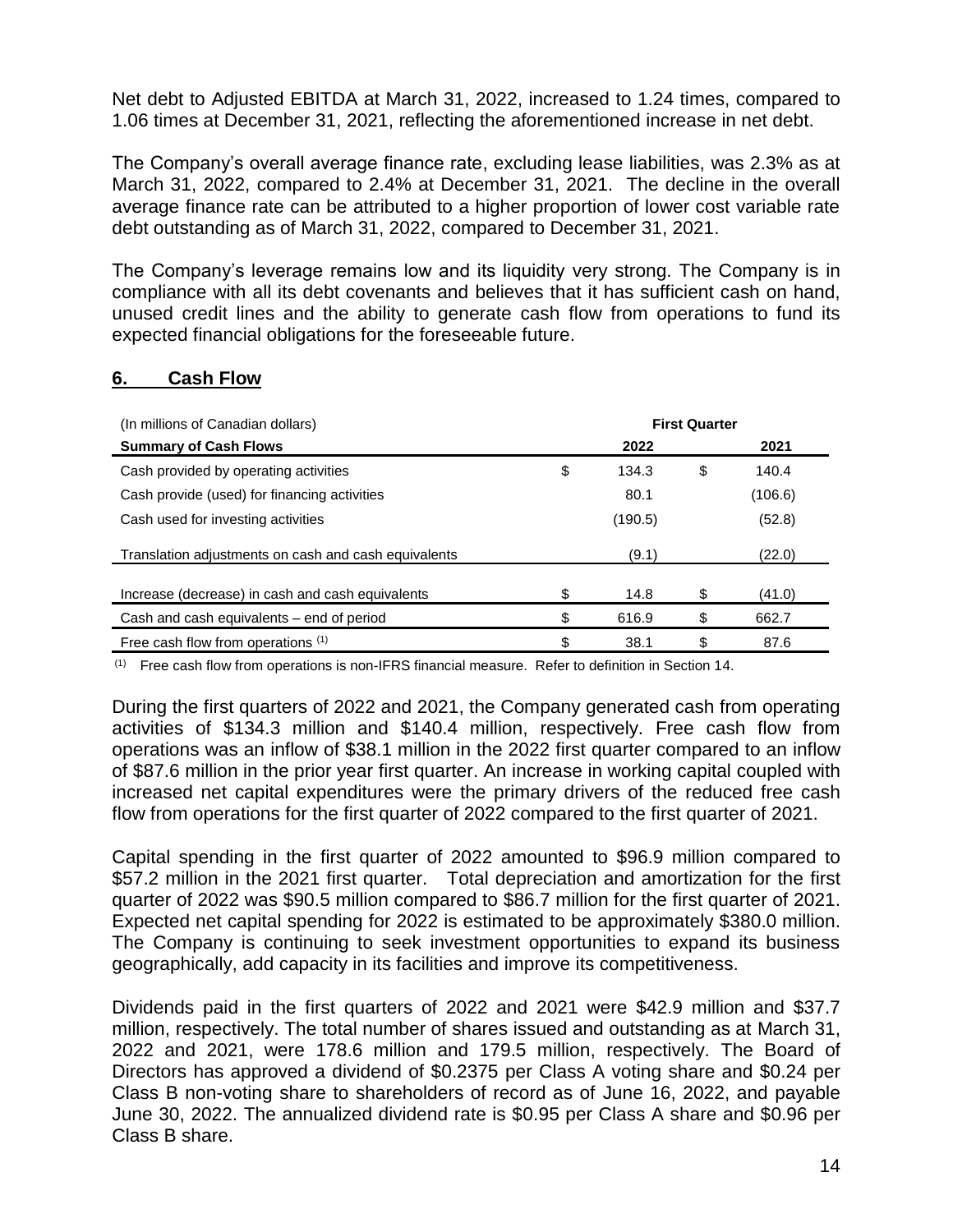In May of 2021, the Company announced a share repurchase program under a normal course issuer bid to purchase up to 8.0 million Class B non-voting shares, approximately 4.8% of the of the outstanding Class B non-voting shares of the Company. During the first quarter of 2022, the Company spent \$100.0 million for the purchase of 1,733,419 Class B shares for cancellation. The excess of the purchase price over the paid-up capital was charged to retained earnings.

## **7. Interest rate and Foreign Exchange Management**

The Company is a global business with a significant asset base in the U.S. and Europe; consequently, a majority of the Company's debt is drawn in U.S. dollars. The Company continues to evaluate the appropriate levels of fixed versus floating interest rate debt and underlying currency of its drawn debt.

As at March 31, 2022, the US\$74.7 million drawn on its syndicated bank revolving credit facility is hedging a portion of its US\$-based investments and cash flows.

As at March 31, 2022, the Company utilized cross-currency interest rate swap agreements ("CCIRSAS") to hedge its euro-based assets and cash flows, effectively converting notional US\$264.7 million 3.25% fixed rate debt into 1.23% fixed rate euro debt, US\$111.5 million 3.25% fixed rate debt into 1.16% fixed rate euro debt, US\$204.6 million 3.05% fixed rate debt into 2.06% fixed rate euro debt and US\$203.9 million 3.05% fixed rate debt into 2.0% fixed rate euro debt. The effect of the CCIRSAS has been to reduce finance cost by \$3.8 million for the three months ended March 31, 2022.

## **8. Subsequent Events**

In April 2022, the Company acquired privately owned Adelbras Indústria e Comércio de Adesivos Ltda. and Amazon Tape Indústria e Comércio de Fitas Adesivas Ltda. (collectively "Adelbras"), headquartered in Vinhedo, Brazil, for \$155.4 million, net of cash and debt. Adelbras is a leading producer of adhesive tapes sold through retailers and distributors to consumers and small businesses with a smaller portion sold directly for industrial applications in the durable sector.

## **9. Accounting Policies**

## A) Critical Accounting Estimates

The preparation of the Company's consolidated condensed interim financial statements in accordance with IFRS requires management to make estimates and assumptions that impact the reported amounts of assets and liabilities at the date of the consolidated condensed interim financial statements, and the reported amounts of revenue and expenses during the reporting period. The Company evaluates these estimates and assumptions on a regular basis, based upon historical experience and other relevant factors. Actual results could differ materially from these estimates and assumptions. The critical accounting policies are impacted by judgments, assumptions and estimates used in the preparation of the consolidated condensed interim financial statements. The material impact on reported results and the potential impact and any associated risk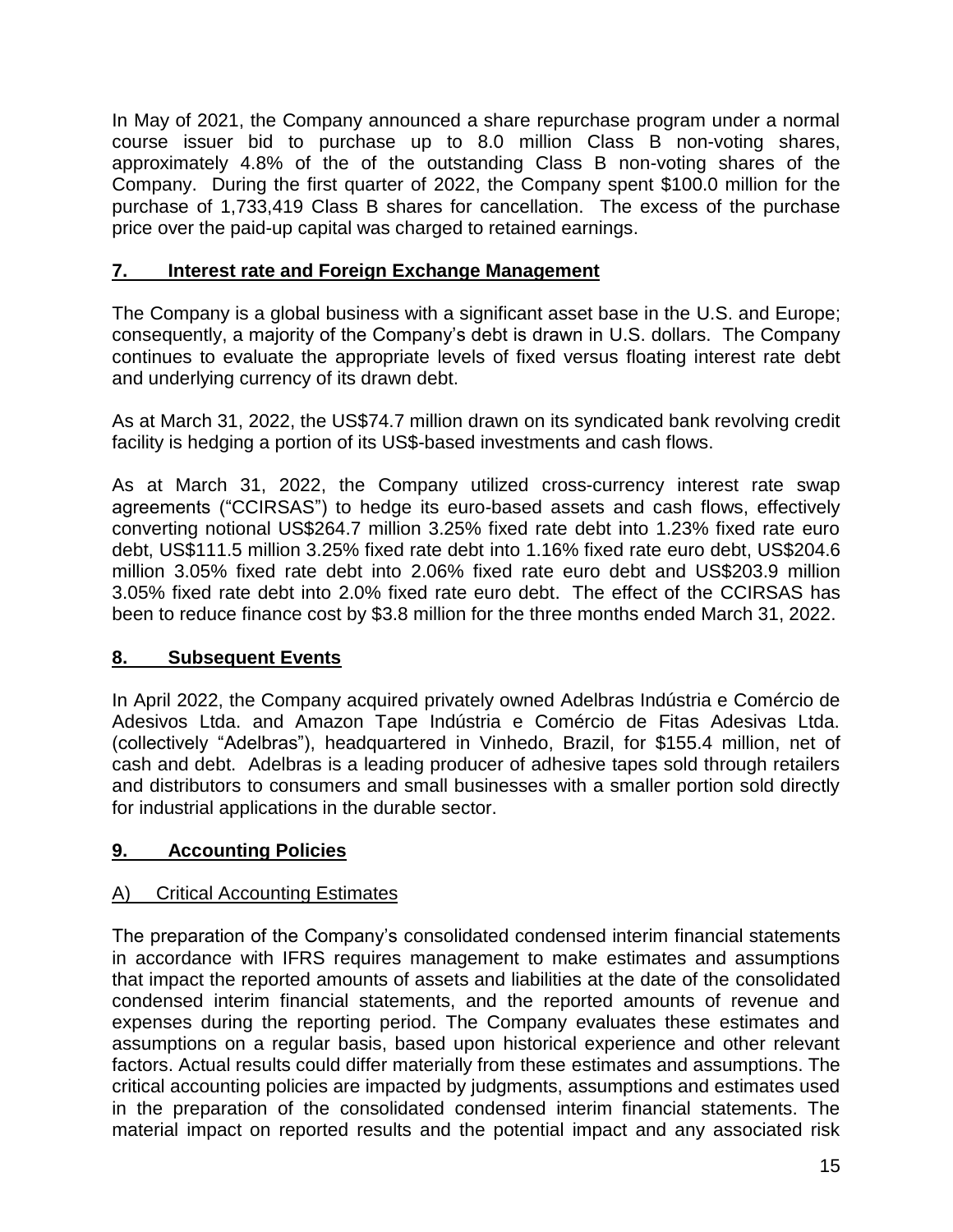related to these estimates are discussed throughout this MD&A and in the notes to the consolidated condensed interim financial statements.

The 2021 annual audited consolidated financial statements and notes thereto, as well as the 2021 annual MD&A, have identified the accounting policies and estimates that are critical to the understanding of the Company's business operations and results of operations. For the three months ended March 31, 2022, there are no changes to the critical accounting policies and estimates from those described in the 2021 annual MD&A.

## B) Inter-Company and Related Party Transactions

A summary of the Company's related party transactions are set out in note 27 of the annual consolidated financial statements for the year ended December 31, 2021. There have been no changes to the nature of, or parties to, the transactions for the three months ended March 31, 2022.

## **10. Commitments and Contingencies**

The Company has no material "off-balance sheet" financing obligations, surety bonds and loan guarantees. The nature of these commitments are described in note 26 and note 27 of the annual consolidated financial statements for the year ended December 31, 2021. There are no defined benefit plans funded with CCL Industries Inc. stock.

## **11. Controls and Procedures**

In accordance with the provisions of National Instrument 52-109 – Certification of Disclosure in Issuers' Annual and Interim Filings, management, including the CEO and CFO, have limited the scope of their design of the Company's disclosure controls and procedures and internal control over financial reporting to exclude controls, policies and procedures of McGavigan, IMP, LAS, Laramara, Tecnoblu, and D&F Treofan. These companies were acquired in December 2021 and January 2022, for approximately \$270.6 million.

The scope of the limitation is primarily based on the time required to assess the acquired businesses disclosure controls and procedures and internal control over financial reporting in a manner consistent with the Company's other operations. Further details related to the summary financial information of these acquisition's is disclosed in Note 3(a) and 3(c) of the Company's unaudited interim financial statements for the period ended March 31, 2022.

Except for the preceding changes, there were no other material changes in internal control over financial reporting in the three-month period ended March 31, 2022.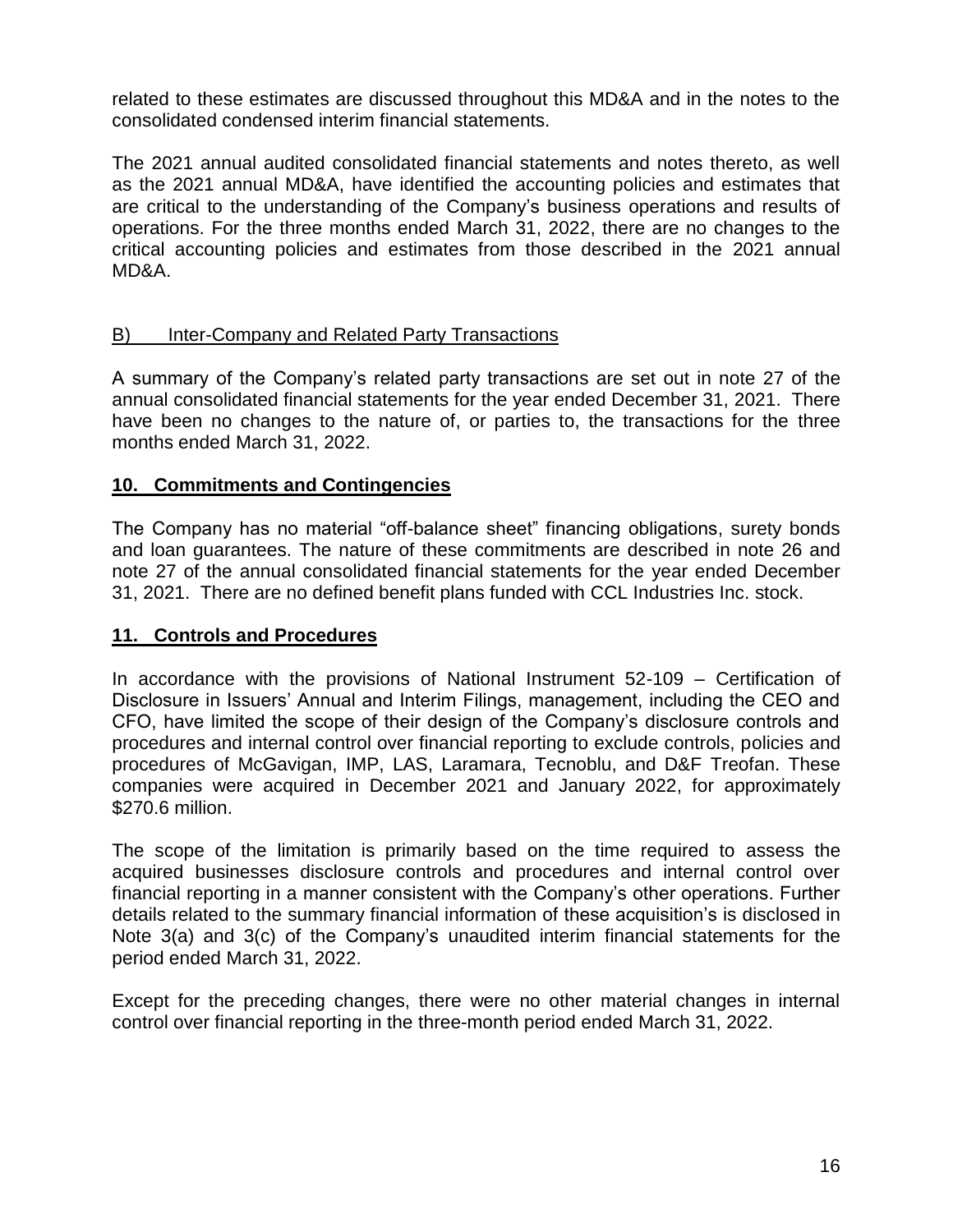## **12. Risks and Strategies**

The 2021 MD&A in the annual report detailed risks to the Company's business and the strategies planned for 2022 and beyond. There have been no material changes to those risks and strategies during the first three months of 2022, except as hereafter set out.

The first quarter of 2022 saw significant, new macroeconomic uncertainty brought about by the conflict in Ukraine and the start of China-centric COVID-related lockdowns, creating the potential for temporary curtailment of certain manufacturing facilities on top of supply chain challenges, inflationary cost pressures for raw materials and energy which could have a negative impact on the sales outlook, financial condition and results of the Company.

For the year ended December 31, 2021, a de minimis percentage of the Company's sales were derived from customers based in Russia, and Ukraine. However, the Company has a 50% equity interest in a U.K. holding company that owns 100% of CCL-Kontur which operates five label plants, headquartered in Podolsk, Russia. The Company's 50% equity partner in this joint venture has management control of the Russian operations. The Company suspended all future financial support to this joint venture while complying with all government-imposed trade sanctions. The Company's financial exposure in this joint venture is approximately \$57.0 million as at March 31, 2022. It is not possible at this time to predict the ultimate consequences of the conflict in Ukraine and the impact on the carrying value of the Company's investment in this joint venture. The Company will monitor the factors influencing the carrying value of its investment, and, if appropriate, may incur impairment charges.

The conflict in the Ukraine may escalate and/or expand in scope with the broader consequences, which have included, and/or may in the future include further sanctions, embargoes, regional instability, cyber events and geopolitical shifts; potential retaliatory action by the Russian government against the Company and the Company's joint venture or its customers, such as nationalization of foreign businesses in Russia; and increased tensions between the western world and countries in which the Company operates, none of which can be predicted. The Company also cannot predict the conflict's impact on the global economy and on its business and financial statements.

## **13. Outlook**

The 2022 first quarter will forever be marked in history by the Russian invasion of Ukraine, displacing millions of people, intensifying global supply chain issues, heightening geopolitical tensions, amplifying inflationary pressures. As the second quarter began, the specter of CV19 lockdowns in China further heightened supply chain concerns. In the midst of this unsettling backdrop, the Company posted a strong \$0.85 adjusted basic earnings per share, 3.7% ahead of a robust 2021 first quarter. Price increases were implemented across all the Company's segments to offset inflationary tensions in almost all expense categories, with further increases to come.

For the CCL Segment and Checkpoint demand is expected to be strong and supply chain challenges are expected to ease as the year progresses, subject to the impact of COVID restrictions in China being temporary. Raising sales prices to offset inflationary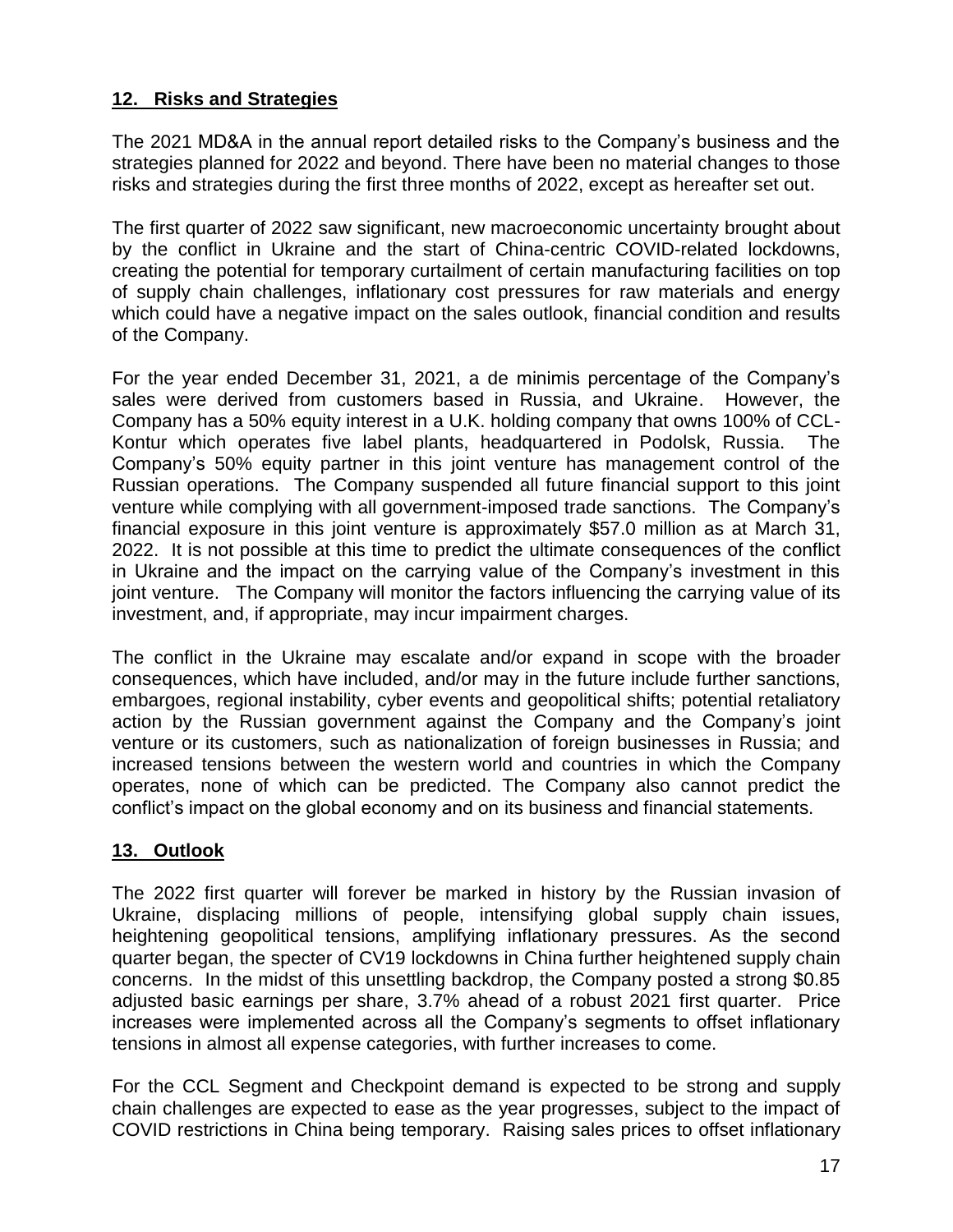stresses, effectively managing the supply chain and productivity enhancement initiatives will be key for the remainder of 2022.

Avery's Direct-to-Consumer event and name badging operations experienced a rebound quarter as pandemic-related restrictions affecting large scale events largely ceased, driving comparative quarterly profits; increased activity is still needed to get these businesses back to pre-pandemic levels. Early indications suggest the North American back-to-school season will follow a more normalized pattern as in 2019. International orders remain steady for the start of the second quarter. Overall results for Avery are expected to improve on prior year levels for the balance of 2022.

Polypropylene resin cost increases experienced in the first quarter of 2022 were successfully passed on to customers. Effectively managing energy, freight and other inflationary cost increases through further sales price adjustments as well as commencing commercial operations of the new "Ecofloat" shrink film line are important to improving results.

The Company finished the first quarter with \$616.9 million cash-on-hand and additional unused capacity of US\$1.0 billion within its syndicated revolving credit facility. Net debt to Adjusted EBITDA was 1.24 turns. The Company's liquidity position remains robust and positioned for incremental acquisition growth and further repurchases of its Class B non-voting shares. The Company expects net capital expenditures for 2022 to be approximately \$380.0 million, supporting organic growth and new greenfield opportunities globally. Second-quarter orders have been inline with expectations given the macroeconomic environment so far compared to a strong prior year second quarter. Geopolitical uncertainties and the impact on consumers, pandemic lockdowns, inflationary cost pressure and supply chain stress are at the forefront of management concerns.

Foreign currency translation would be a modest headwind at current exchange rates for the second quarter of 2022 compared to the same quarter in 2021.

## **14. Key Performance Indicators and Non-IFRS Financial Measures**

The Company measures the success of the business using a number of key performance indicators, many of which are in accordance with IFRS as described throughout this report. The following performance indicators are not measurements in accordance with IFRS and should not be considered as an alternative to or replacement of net earnings or any other measure of performance under IFRS. These non-IFRS measures do not have any standardized meaning and may not be comparable to similar measures presented by other issuers. These additional measures are used to provide added insight into the Company's results and are concepts often seen in external analysts' research reports, financial covenants in banking agreements and note agreements, purchase and sales contracts on acquisitions and divestitures of the business, and in discussions and reports to and from the Company's shareholders and the investment community. These non-IFRS measures will be found throughout this report and are referenced alphabetically in the definition section below.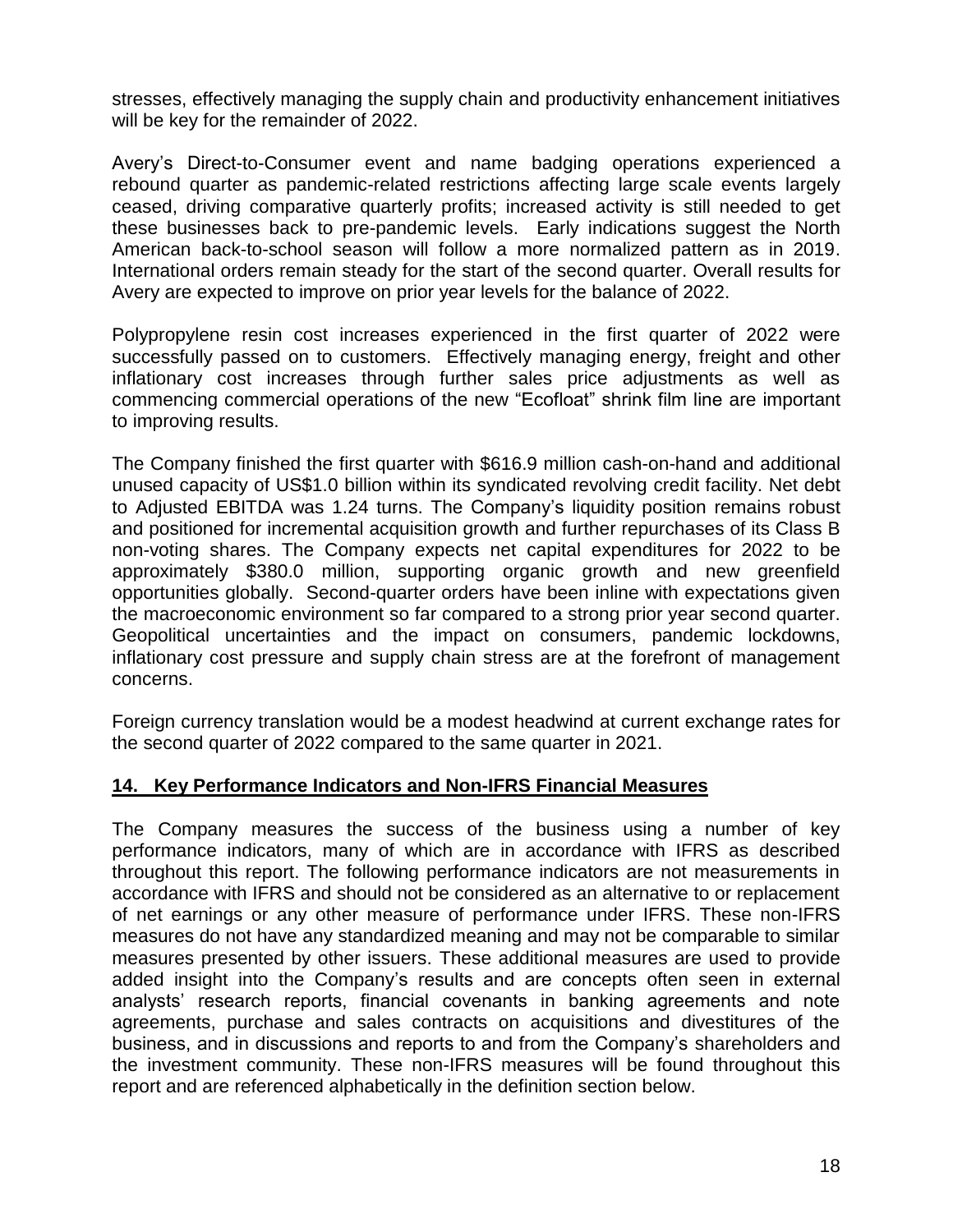Adjusted Basic Earnings per Class B Share – An important non-IFRS measure to assist in understanding the ongoing earnings performance of the Company excluding items of a one-time or non-recurring nature. It is not considered a substitute for basic net earnings per Class B share, but it does provide additional insight into the ongoing financial results of the Company. This non-IFRS measure is defined as basic net earnings per Class B share excluding gains on business dispositions, goodwill impairment loss, non-cash acquisition accounting adjustments to inventory, restructuring and other items and tax adjustments.

Adjusted EBITDA - A critical financial measure used extensively in the packaging industry and other industries to assist in understanding and measuring operating results. It is also considered as a proxy for cash flow and a facilitator for business valuations. This non-IFRS measure is defined as earnings before net finance cost, taxes, depreciation and amortization, goodwill impairment loss, non-cash acquisition accounting adjustments to inventory, earnings in equity-accounted investments, and restructuring and other items. The Company believes that Adjusted EBITDA is an important measure as it allows the assessment of the ongoing business without the impact of net finance cost, depreciation and amortization and income tax expenses, as well as non-operating factors and one-time items. As a proxy for cash flow, it is intended to indicate the Company's ability to incur or service debt and to invest in property, plant and equipment, and it allows comparison of the business to that of its peers and competitors who may have different capital or organizational structures. Adjusted EBITDA is a measure tracked by financial analysts and investors to evaluate financial performance and is a key metric in business valuations. Adjusted EBITDA is considered an important measure by lenders to the Company and is included in the financial covenants for the Company's bank lines of credit.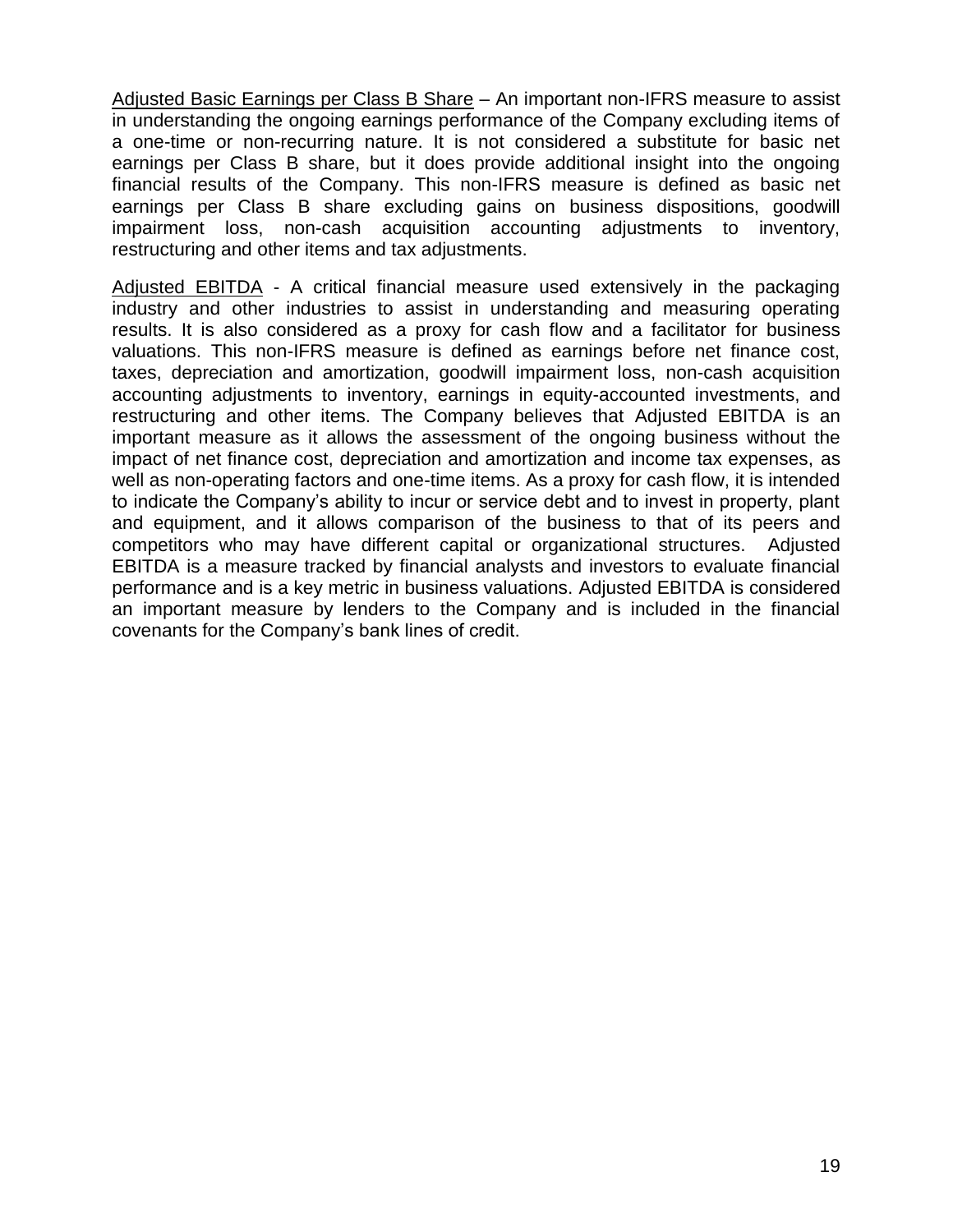The following table reconciles Adjusted EBITDA measures to IFRS financial measures reported in the consolidated condensed interim income statements for the periods ended as indicated.

| (In millions of Canadian dollars)                                                     | <b>First Quarter</b> |    |         |  |  |
|---------------------------------------------------------------------------------------|----------------------|----|---------|--|--|
| <b>Adjusted EBITDA</b>                                                                | 2022                 |    | 2021    |  |  |
| Net earnings                                                                          | \$<br>150.2          | \$ | 147.8   |  |  |
| Corporate expense                                                                     | 17.6                 |    | 15.9    |  |  |
| Earnings in equity accounted investments                                              | (3.2)                |    | (1.9)   |  |  |
| Net finance cost                                                                      | 14.7                 |    | 14.7    |  |  |
| Restructuring and other items                                                         | 1.8                  |    |         |  |  |
| Income taxes                                                                          | 47.5                 |    | 46.6    |  |  |
| Operating income (a non-IFRS measure)                                                 | \$<br>228.6          | \$ | 223.1   |  |  |
| Less: Corporate expense                                                               | (17.6)               |    | (15.9)  |  |  |
| Add: Depreciation and amortization                                                    | 90.5                 |    | 86.7    |  |  |
| Adjusted EBITDA (a non-IFRS measure)                                                  | \$<br>301.5          | \$ | 293.9   |  |  |
|                                                                                       |                      |    |         |  |  |
| Adjusted EBITDA for 12 months ended December 31, 2021 and<br>2020, respectively       | 1,173.1              |    | 1,123.2 |  |  |
| less: Adjusted EBITDA for three months ended March 31, 2021 and<br>2020, respectively | (293.9)              |    | (275.3) |  |  |
| add: Adjusted EBITDA for three months ended March 31, 2022 and<br>2021, respectively  | 301.5                |    | 293.9   |  |  |
| Adjusted EBITDA for 12 months ended March 31                                          | 1,180.7              |    | 1,141.8 |  |  |

Free Cash Flow from Operations  $-$  A measure indicating the relative amount of cash generated by the Company during the period and available to fund dividends, debt repayments and acquisitions. It is calculated as cash flow from operations less capital expenditures, net of proceeds from the sale of property, plant and equipment.

The following table reconciles the free cash flow from operations measure to IFRS measures reported in the consolidated condensed interim statements of cash flows for the periods ended as indicated.

### **(In millions of Canadian dollars)**

| Free Cash Flow from Operations                                | <b>First Quarter</b> |        |   |        |  |
|---------------------------------------------------------------|----------------------|--------|---|--------|--|
|                                                               |                      | 2022   |   | 2021   |  |
| Cash provided by operating activities                         | S                    | 134.3  | S | 140.4  |  |
| Less: Additions to property, plant and equipment              |                      | (96.9) |   | (57.2) |  |
| Proceeds on disposal of property, plant and equipment<br>Add: |                      | 0.7    |   | 4.4    |  |
| Free Cash Flow from Operations                                |                      | 38.1   |   | 87.6   |  |

Net Debt – A measure indicating the financial indebtedness of the Company assuming that all cash on hand is used to repay a portion of the outstanding debt. It is defined as current debt, which includes bank advances, plus long-term debt and lease liabilities, less cash and cash equivalents.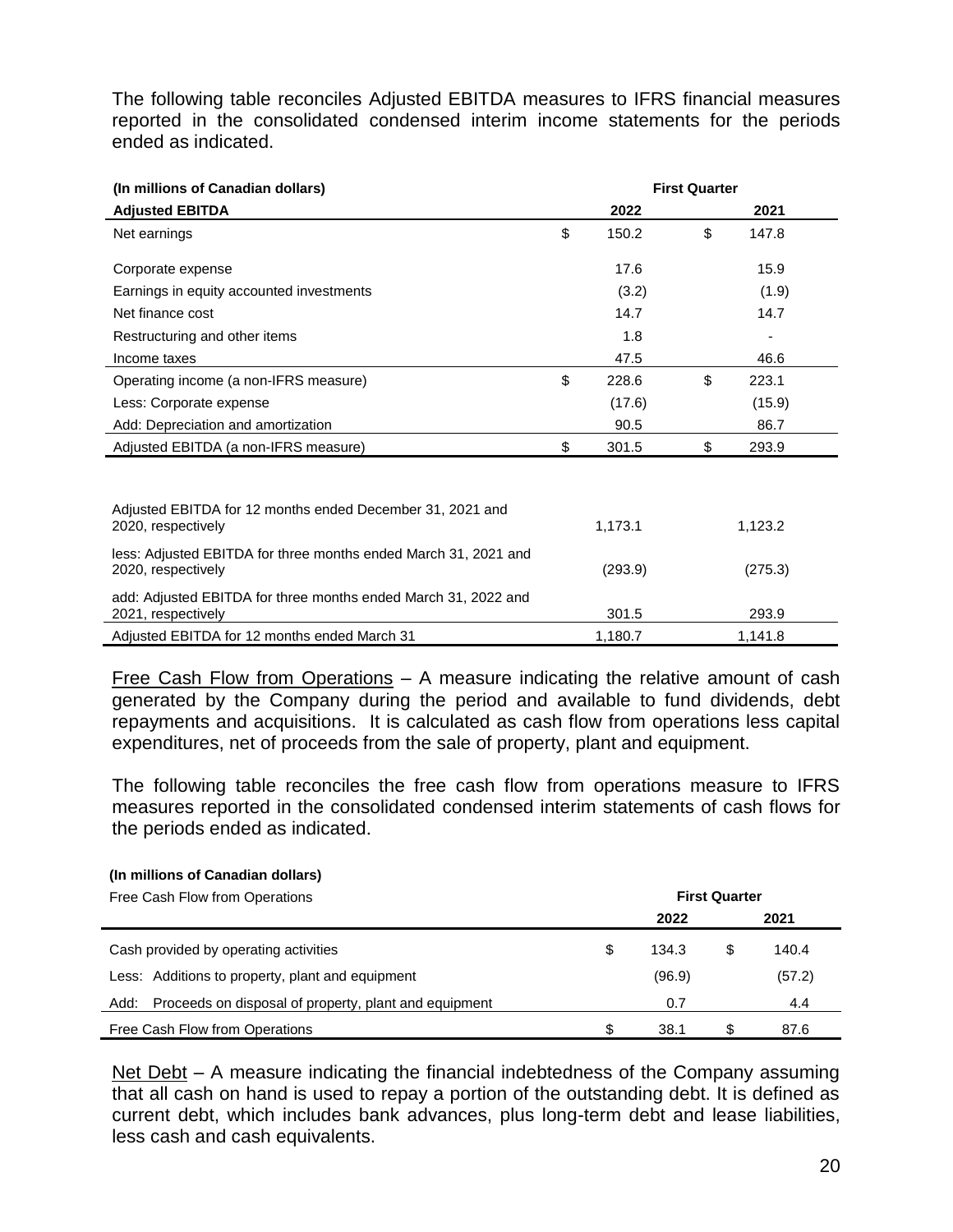Net Debt to Adjusted EBITDA (or leverage ratio) – A measure that indicates the Company's ability to service its existing debt. Net Debt to Adjusted EBITDA is calculated as net debt divided by Adjusted EBITDA.

Operating Income – A measure indicating the profitability of the Company's business units defined as income before corporate expenses, net finance cost, goodwill impairment loss, earnings in equity-accounted investments, restructuring and other items and tax.

See Adjusted EBITDA definition above for a reconciliation of Operating Income measures to IFRS financial measures reported in the consolidated condensed interim income statements for the periods ended as indicated.

Restructuring and Other Items per share – A measure of significant non-recurring items that are included in net earnings. The impact of restructuring and other items on a per share basis is measured by dividing the after-tax effect of the restructuring and other items by the weighted average number of shares outstanding in the relevant period. Management will continue to disclose the impact of these items on the Company's results because the timing and extent of such items do not reflect or relate to the Company's ongoing operating performance. Management evaluates the operating income of its segments before the effect of these items.

Return on Sales – A measure indicating relative profitability of sales to customers. It is defined as Operating Income (see definition above) divided by sales, expressed as a percentage.

The following table reconciles the Return on Sales measure to IFRS financial measures reported in the consolidated condensed interim income statements in the industry segment information as per note 4 of the Company's consolidated condensed interim financial statements for the periods ended as indicated.

| <b>Return on Sales</b>  | <b>Sales</b><br><b>First Quarter</b> |    | <b>Operating Income</b><br><b>First Quarter</b> |             |    | <b>Return on Sales</b><br><b>First Quarter</b> |       |       |
|-------------------------|--------------------------------------|----|-------------------------------------------------|-------------|----|------------------------------------------------|-------|-------|
|                         | 2022                                 |    | 2021                                            | 2022        |    | 2021                                           | 2022  | 2021  |
| CCL                     | \$<br>942.0                          | \$ | 876.7                                           | \$<br>152.8 | \$ | 157.2                                          | 16.2% | 17.9% |
| Avery                   | 180.3                                |    | 140.4                                           | 33.9        |    | 21.0                                           | 18.8% | 15.0% |
| Checkpoint              | 203.0                                |    | 168.7                                           | 26.6        |    | 25.4                                           | 13.1% | 15.1% |
| Innovia                 | 196.4                                |    | 163.7                                           | 15.3        |    | 19.5                                           | 7.8%  | 11.9% |
| <b>Total Operations</b> | \$<br>1.521.7                        | S  | 1.349.5                                         | \$<br>228.6 |    | 223.1                                          | 15.0% | 16.5% |

### **(In millions of Canadian dollars)**